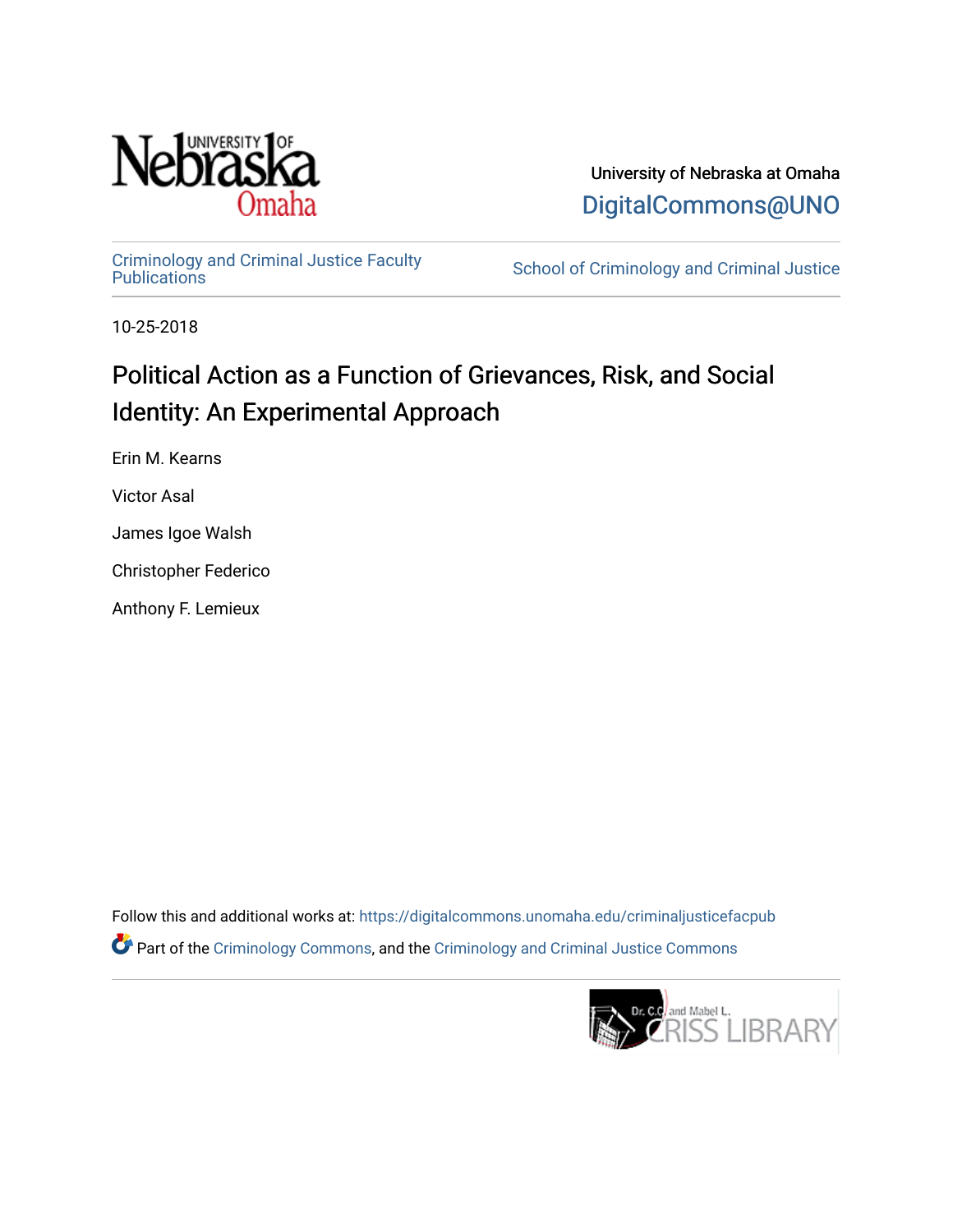# **Political Action as a Function of Grievances, Risk, and Social Identity: An Experimental Approach**

Erin M. Kearns , Victor Asal , James Igoe Walsh , Christopher Federico , and Anthony F. Lemieux

Department of Criminology and Criminal Justice, University of Alabama, Tuscaloosa, AL, USA Rockefeller College of Public Affairs and Policy, University at Albany, Albany, NY, USA Department of Political Science and Public Administration, The University of North Carolina at Charlotte, Charlotte, NC, USA

Department of Psychology and Political Science, The University of Minnesota, Minneapolis, MN, USA Global Studies Institute, Georgia State University, Atlanta, GA, USA

# **ABSTRACT**

Why would individuals engage in or support contentious politics? This question is challenging to answer with observational data where causal factors are correlated and difficult to measure. Using a survey-embedded experiment, we focus on three situational factors: grievances, risk, and identity. We also explore how individual differences in sociopolitical orientations—social dominance orientation (SDO) and rightwing authoritarianism (RWA)—impact action. Grievances influence engagement in and support for protests. Risk influences engagement in protest, but not support for it. Regardless of condition, SDO and RWA help explain why some people engage in protest while others do not, particularly within the same context.

Grievances stemming from repression and discrimination have long been seen as a key cause of political protest. <sup>[1](https://www.tandfonline.com/reader/content/17f2b0c7109/10.1080/1057610X.2018.1507790/format/epub/EPUB/xhtml/index.xhtml#EN0001)</sup> While both dissident movements and academics point to grievance as a catalyst for protest, others note that many are aggrieved but few actually engage in protest or show willingness to support it. <sup>[2](https://www.tandfonline.com/reader/content/17f2b0c7109/10.1080/1057610X.2018.1507790/format/epub/EPUB/xhtml/index.xhtml#EN0002)</sup> There is a large body of theoretical,  $3$  qualitative,  $4$  and quantitative  $5$  work on factors that lead to mobilization at the state level. Yet there has been less work that focuses on factors that encourage support for protest at the individual level. Some qualitative work based primarily on interviews has found that grievance is often reported as a key factor in individuals mobilizing. <sup>[6](https://www.tandfonline.com/reader/content/17f2b0c7109/10.1080/1057610X.2018.1507790/format/epub/EPUB/xhtml/index.xhtml#EN0006)</sup> Similarly, quantitative research at the individual level finds that grievance influences protest and support for protest.<sup>[7](https://www.tandfonline.com/reader/content/17f2b0c7109/10.1080/1057610X.2018.1507790/format/epub/EPUB/xhtml/index.xhtml#EN0007)</sup> While these micro-level research findings are promising, they often include only participants who actually protest. By only examining people already engaged in protest the researchers are selecting on the dependent variable. This approach does not afford a level of comparison that allows the research to account for why people who do not choose to protest would make that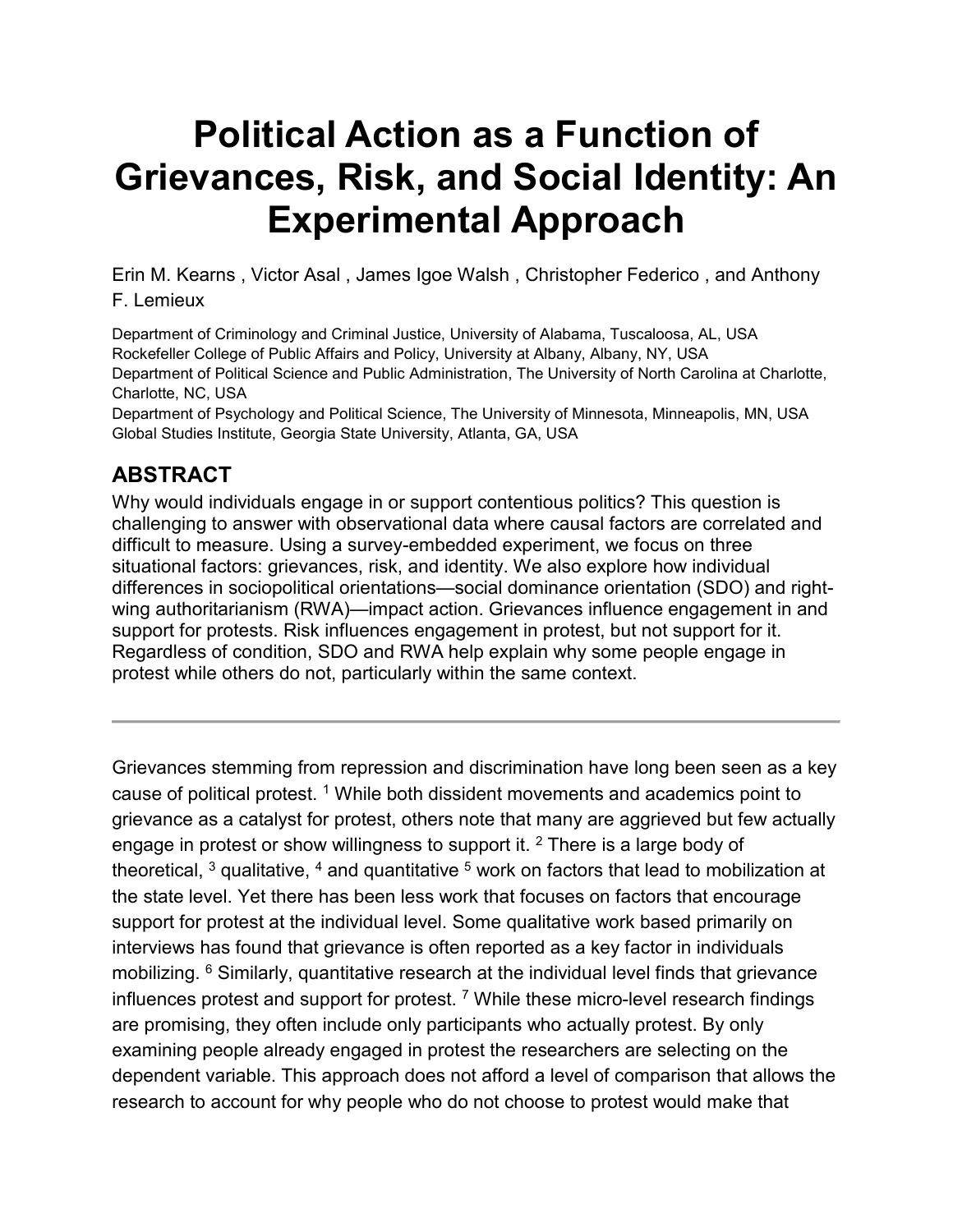choice. Thus these analyses limit our ability to draw causal inferences about what leads individuals to engage in protest behavior.

Experimental approaches have been underutilized in this area of research and can help tease out the causal factors that make individuals sympathetic to protest. <sup>[8](https://www.tandfonline.com/reader/content/17f2b0c7109/10.1080/1057610X.2018.1507790/format/epub/EPUB/xhtml/index.xhtml#EN0008)</sup> In addition to macro- and group-level analyses, we posit that micro-level factors can explain differences in action under the same circumstances because—in the final analysis—movements are made up of individuals who need to be willing to grab a sign or risk pepper spray or even death to try to change society. Experimental, individuallevel research in this area can also shed light on the psychology of how the mass public reacts to contentious politics and collective action. Regardless of whether individuals take action themselves, the general public's reaction to mobilization—either positive or negative—can influence the movement and its impact. [9](https://www.tandfonline.com/reader/content/17f2b0c7109/10.1080/1057610X.2018.1507790/format/epub/EPUB/xhtml/index.xhtml#EN0009)

Our article is organized as follows: We first discuss how grievances have been linked to support for protest and the roles that risk and social identity can play. We also provide a theoretical account for how individual differences in sociopolitical orientation as embodied in social dominance orientation and right-wing authoritarianism—may account for variation in support for protest above and beyond these situational factors. We then describe the design of our survey experiment and the data collection process. Last, we present our analysis, summarize our findings, highlight potential limitations of our survey experiment, and suggest areas for research in the future.

#### **Grievances, Risk, Identity, and Mobilization**

We focus on three types of grievances that are mentioned frequently in the literature, which we term discrimination, political repression, and physical harm. There is a long line of scholarship connecting these grievances to political action. <sup>[10](https://www.tandfonline.com/reader/content/17f2b0c7109/10.1080/1057610X.2018.1507790/format/epub/EPUB/xhtml/index.xhtml#EN0010)</sup> Yet these grievances often co-occur in the real world. One contribution of this article is to distinguish among different types of repression and their impact on support for political action with the aim of assessing the causal mechanism that has been identified in prior research. Discrimination is unequal treatment based on membership in an ascriptive group, such as a religion or ethnicity. Common examples of discrimination include reduced access to employment, housing, and educational opportunities compared to members of other groups, and restrictions on religious practices or the use of one's language. <sup>[11](https://www.tandfonline.com/reader/content/17f2b0c7109/10.1080/1057610X.2018.1507790/format/epub/EPUB/xhtml/index.xhtml#EN0011)</sup> There is considerable evidence that the specific grievance of discrimination is associated with greater protest and support for protest. Discrimination was the core grievance behind the peaceful movement for equal treatment of Catholics in Northern Ireland from the 1960s onward, and was also used to justify the terrorist campaign of the Irish Republican Army. [12](https://www.tandfonline.com/reader/content/17f2b0c7109/10.1080/1057610X.2018.1507790/format/epub/EPUB/xhtml/index.xhtml#EN0012) Ending discrimination was the key objective of the peaceful civil rights movement in the United States in the same period. [13](https://www.tandfonline.com/reader/content/17f2b0c7109/10.1080/1057610X.2018.1507790/format/epub/EPUB/xhtml/index.xhtml#EN0013) The second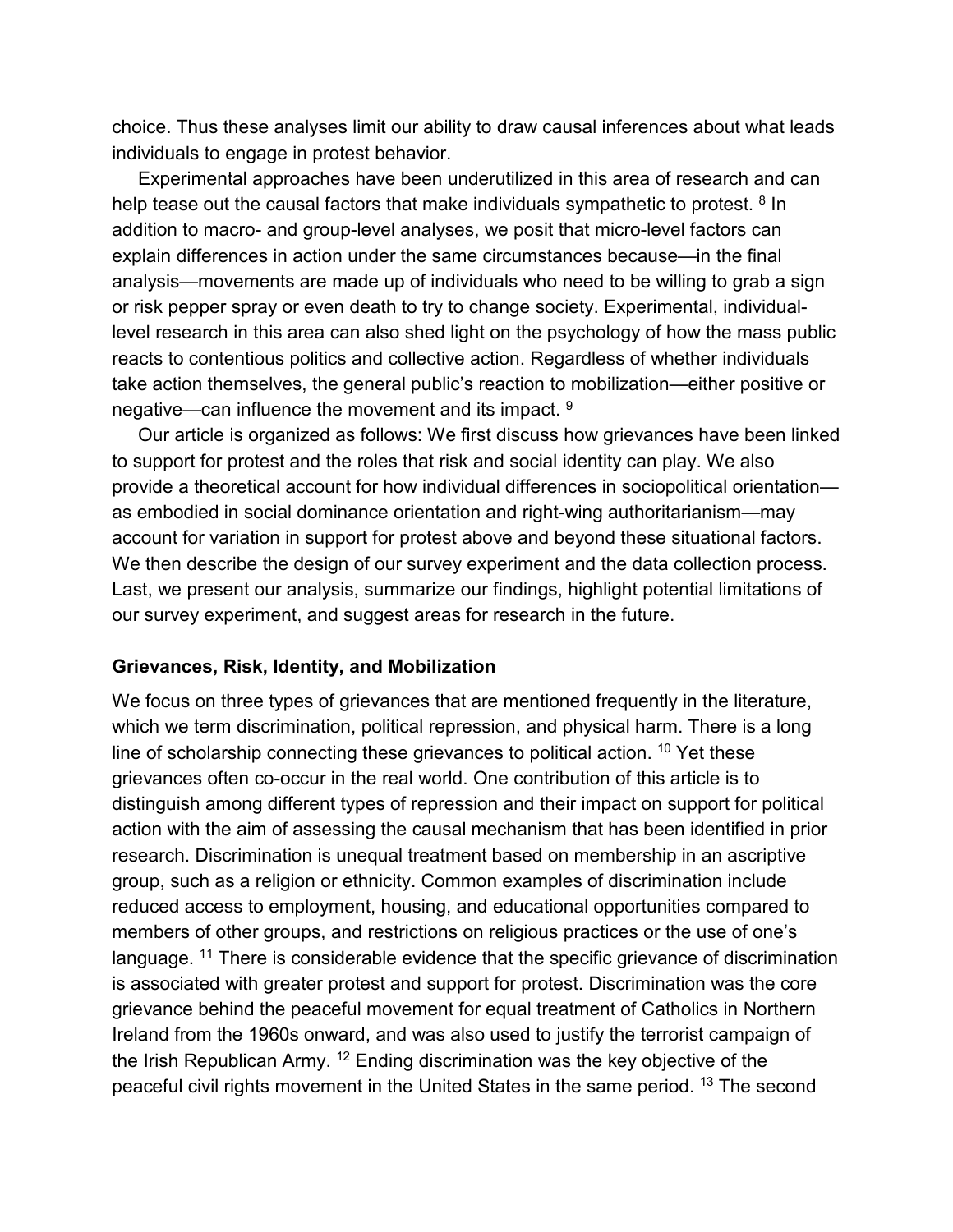category of grievance is political repression, which denies individuals political enfranchisement and legitimate outlets through which their preferences can be publicized and addressed. Others suggest that political repression, as we use the term, is likely to produce support for extra-legal dissent, such as protest activities, as this may be the only avenue available to citizens to publicize their grievances. <sup>[14](https://www.tandfonline.com/reader/content/17f2b0c7109/10.1080/1057610X.2018.1507790/format/epub/EPUB/xhtml/index.xhtml#EN0014)</sup> The third category of grievance encompasses threats by the authorities to inflict physical harm on individuals. Such physical repression for political reasons directly threatens survival or liberty, and violations of physical integrity transgress universal norms of protecting the body from physical harm. [15](https://www.tandfonline.com/reader/content/17f2b0c7109/10.1080/1057610X.2018.1507790/format/epub/EPUB/xhtml/index.xhtml#EN0015)

While these grievances create incentives for political action, the likelihood that individuals will act on these incentives is moderated by the expected response of the authorities. In particular, we expect that selective targeting—that is, punishments directed at individuals suspected of engaging in anti-regime activities, rather than at entire groups—reduces willingness to engage in or support political action. Dissident movements face powerful collective action problems; while some of the gains from successful action accrue to all dissidents, the costs of such action in the form of punishment by the state fall on individuals. [16](https://www.tandfonline.com/reader/content/17f2b0c7109/10.1080/1057610X.2018.1507790/format/epub/EPUB/xhtml/index.xhtml#EN0016) Selective targeting heightens this collective action problem by focusing punishment on those that actively oppose the regime and sparing those who remain indifferent or support the authorities, even if they are members of ascriptive groups subject to discrimination or political or physical repression. [17](https://www.tandfonline.com/reader/content/17f2b0c7109/10.1080/1057610X.2018.1507790/format/epub/EPUB/xhtml/index.xhtml#EN0017) The "opportunity structure" approach holds that risks or opportunities presented by the political environment move actors away from or toward support for protest. <sup>[18](https://www.tandfonline.com/reader/content/17f2b0c7109/10.1080/1057610X.2018.1507790/format/epub/EPUB/xhtml/index.xhtml#EN0018)</sup> The risk of punishment for mobilizing is a key component of the opportunity structure. Tilly lays out the basic thinking of the impact of opportunity structures by arguing that when there is a safe way to engage in politics, more people will protest or support protests. <sup>[19](https://www.tandfonline.com/reader/content/17f2b0c7109/10.1080/1057610X.2018.1507790/format/epub/EPUB/xhtml/index.xhtml#EN0019)</sup> Although there is a literature on how costs and benefits impact mobilization from a game theoretic perspective, <sup>[20](https://www.tandfonline.com/reader/content/17f2b0c7109/10.1080/1057610X.2018.1507790/format/epub/EPUB/xhtml/index.xhtml#EN0020)</sup> there is less empirical research on this topic. <sup>[21](https://www.tandfonline.com/reader/content/17f2b0c7109/10.1080/1057610X.2018.1507790/format/epub/EPUB/xhtml/index.xhtml#EN0021)</sup> At the individual level, researchers have found support for the influence of risk of punishment on people's decision to protest. [22](https://www.tandfonline.com/reader/content/17f2b0c7109/10.1080/1057610X.2018.1507790/format/epub/EPUB/xhtml/index.xhtml#EN0022) The operationalization of risk in most of these studies is problematic, however. Risk is not operationalized as a potential cost imposed on the individual for protesting or supporting protest with a greater or lesser likelihood of occurrence, but rather simply as a cost that will or will not be paid. Such operationalizations are more consistent with the concept of grievance than the risk that Lichbach speaks of in his work.  $23$  From a perspective that sees risk as a potential cost, one should expect it to lead individuals to be less likely to take or support action. As Lichbach argues, the risks of participation can differ across individuals, but those risks that entail high costs should discourage participation—especially if the benefits of mobilization are shared or unclear. <sup>[24](https://www.tandfonline.com/reader/content/17f2b0c7109/10.1080/1057610X.2018.1507790/format/epub/EPUB/xhtml/index.xhtml#EN0024)</sup> "The costs of participation, however are paid only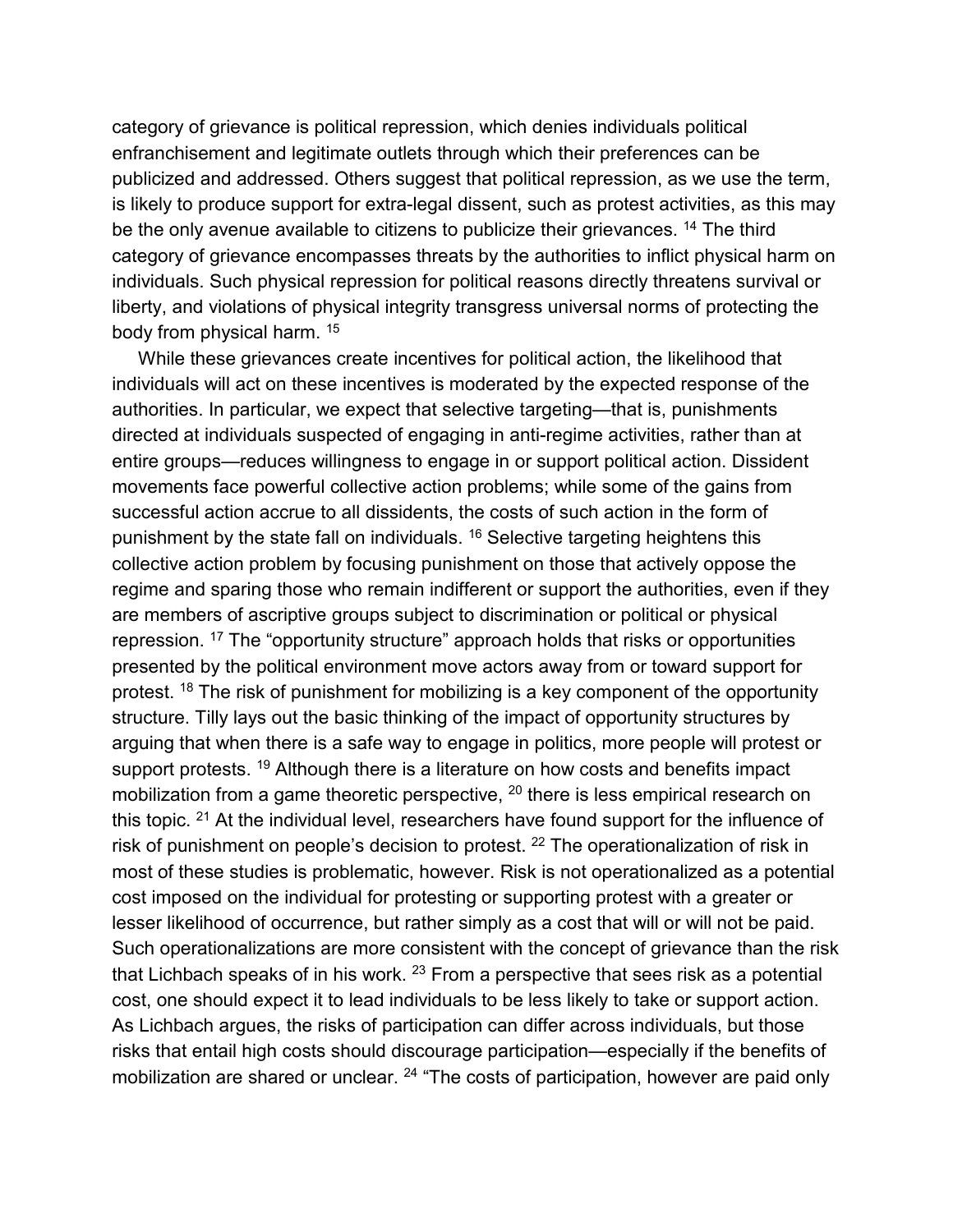by those who participate. Some costs…could be minimal. Other costs (e.g. jail, injury, or even death) are maximal." <sup>[25](https://www.tandfonline.com/reader/content/17f2b0c7109/10.1080/1057610X.2018.1507790/format/epub/EPUB/xhtml/index.xhtml#EN0025)</sup> From this discussion, we expect that:

**H1:** Grievance increases willingness to protest and support protest most when the risk of punishment is low.

Individuals might be more likely to protest to address grievances of "their" in-group. This notion is consistent with the social identity perspective <sup>[26](https://www.tandfonline.com/reader/content/17f2b0c7109/10.1080/1057610X.2018.1507790/format/epub/EPUB/xhtml/index.xhtml#EN0026)</sup> and much research that finds an affinity for one's in-group over members of the out-group. De Weerd and Kladermans found that strong group identification was linked to greater protest engagement on behalf of one's group, but not for out-groups.  $27$  At the same time, we know that people who are not aggrieved will sometimes mobilize on behalf of people who are. Thus, we expect that:

**H2:** Grievance will have a stronger impact on willingness to protest and support protest among members of the group that is being subject to discrimination.

As previously discussed, it is difficult to identify causal mechanisms for engagement in and support for action in contentious politics. Studying the role of identity on such decisions is even more challenging in observational studies since perspectives cannot be randomly assigned in real life. Experimental work is optimal here, yet there is a dearth of such research on micro-level factors that impact political action.

#### **Individual Differences and Mobilization**

Situational variables like grievance, risk, and social identity are not the only meaningful predictors of support for protest. Above and beyond these factors, we argue that individual differences in sociopolitical orientations may predict additional variance in protest that needs to be accounted for. Regardless of their circumstances, some individuals may simply be more or less inclined to support protest.

To unpack the role of individual differences, we draw on the *dual-process model*, [28](https://www.tandfonline.com/reader/content/17f2b0c7109/10.1080/1057610X.2018.1507790/format/epub/EPUB/xhtml/index.xhtml#EN0028) which suggests two basic dimensions govern preferences in the domains of intergroup relations and politics. The first dimension reflects preferences for equality versus inequality, and is best represented by *social dominance orientation* (SDO)—that is, the degree to which one favors intergroup hierarchy over equality between groups. <sup>[29](https://www.tandfonline.com/reader/content/17f2b0c7109/10.1080/1057610X.2018.1507790/format/epub/EPUB/xhtml/index.xhtml#EN0029)</sup> This dimension is psychologically rooted in power motives, low empathy, and a view of the world as highly competitive.  $30$  SDO, as a distillation of this dimension, is positively related to "hierarchy-enhancing" policy preferences (e.g., reduced redistribution) and negatively related to "hierarchy-attenuating" ones (e.g., increased redistribution); it also predicts hostility toward low-status minority groups—especially those that seek to challenge existing hierarchies.  $31$  The second dimension reflects a desire for conformity and social order, and it is best represented by *right-wing authoritarianism* (RWA)—that is, the degree to which one is conventional, submissive to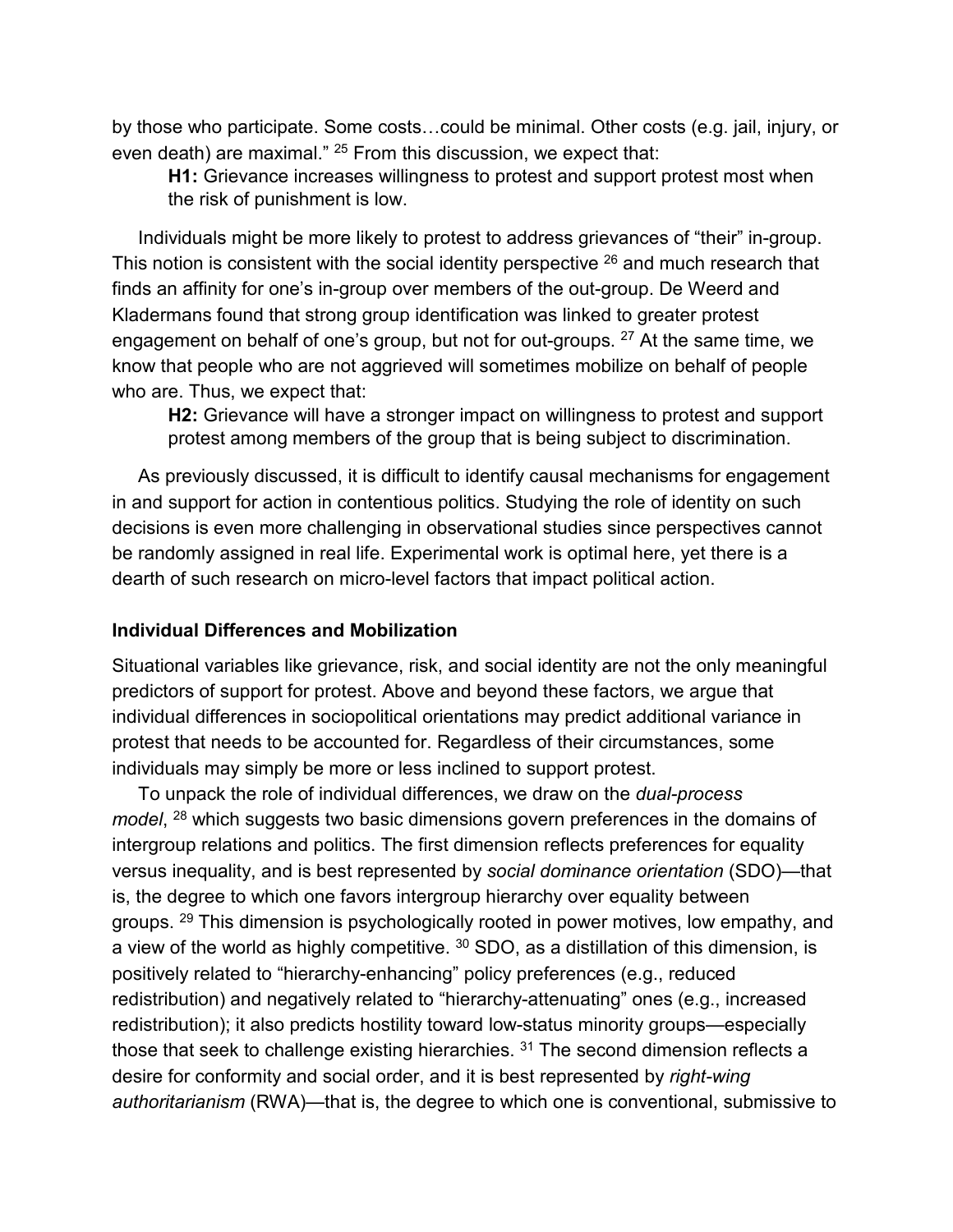in-group authority, and hostile toward cultural "others." [32](https://www.tandfonline.com/reader/content/17f2b0c7109/10.1080/1057610X.2018.1507790/format/epub/EPUB/xhtml/index.xhtml#EN0032) RWA is especially related to support for established authority figures and highly punitive attitudes toward groups that are perceived to disturb social order and traditional values (e.g., minorities whose values are thought to deviate from the "mainstream"). [33](https://www.tandfonline.com/reader/content/17f2b0c7109/10.1080/1057610X.2018.1507790/format/epub/EPUB/xhtml/index.xhtml#EN0033) This dimension is psychologically rooted in conformity, low openness, and a perception of the world as dangerous. [34](https://www.tandfonline.com/reader/content/17f2b0c7109/10.1080/1057610X.2018.1507790/format/epub/EPUB/xhtml/index.xhtml#EN0034) While there is typically a significant, positive relationship between SDO and RWA, they measure distinct motivations that should have unique impacts on political action net of each other. [35](https://www.tandfonline.com/reader/content/17f2b0c7109/10.1080/1057610X.2018.1507790/format/epub/EPUB/xhtml/index.xhtml#EN0035)

In the context of political action, the logic of the dual-process approach suggests that both SDO and RWA should be associated with reduced willingness to protest and support protest. First, because protest, as a form of political action, is often utilized in the service of universalistic, egalitarian goals, SDO should be associated with less willingness to protest and support protest. In other words, individuals high in SDO should be more invested in retaining society's existing hierarchical organization. Moreover, given the low individual benefits and potentially high individual costs engaging in protest, overcoming the collective-action problem may require prosocial sacrifices that competitive, high-SDO individuals are less willing to make. Consistent with this, people higher in SDO are less supportive of nonviolent actions. <sup>[36](https://www.tandfonline.com/reader/content/17f2b0c7109/10.1080/1057610X.2018.1507790/format/epub/EPUB/xhtml/index.xhtml#EN0036)</sup> Second, because protest typically represents a challenge to established institutions and ways of doing things, RWA should also be associated with less protest and protest support. Put another way, those high in RWA should be more inclined to support authorities to maintain the status quo. Accordingly, research shows that people who score higher in RWA are less inclined to engage in or support any form of political action against the authorities. [37](https://www.tandfonline.com/reader/content/17f2b0c7109/10.1080/1057610X.2018.1507790/format/epub/EPUB/xhtml/index.xhtml#EN0037) Thus, we expect that:

**H3:** Participants with higher SDO scores will be less willing to protest or support protest.

**H4:** Participants with higher RWA scores will be less willing to protest or support protest.

In this study, we focus on SDO and RWA primarily as first-order individual-difference explanations for variation in support for political action above and beyond those accounted for by situational differences in grievance and risk. Nevertheless, we also offer exploratory predictions about how SDO and RWA may *moderate* the impact of the latter. Insofar as both individual differences make people resistant to protest, we might also expect those high on each dimension to be less moved to action by circumstances that heighten awareness of grievance or reduce the salience of risk. That is, if individuals high in SDO and RWA generally find political action to be undesirable, then they may respond with quiescence regardless of the unpleasantness of the status quo or the extent to which pushback from authorities will be minimal.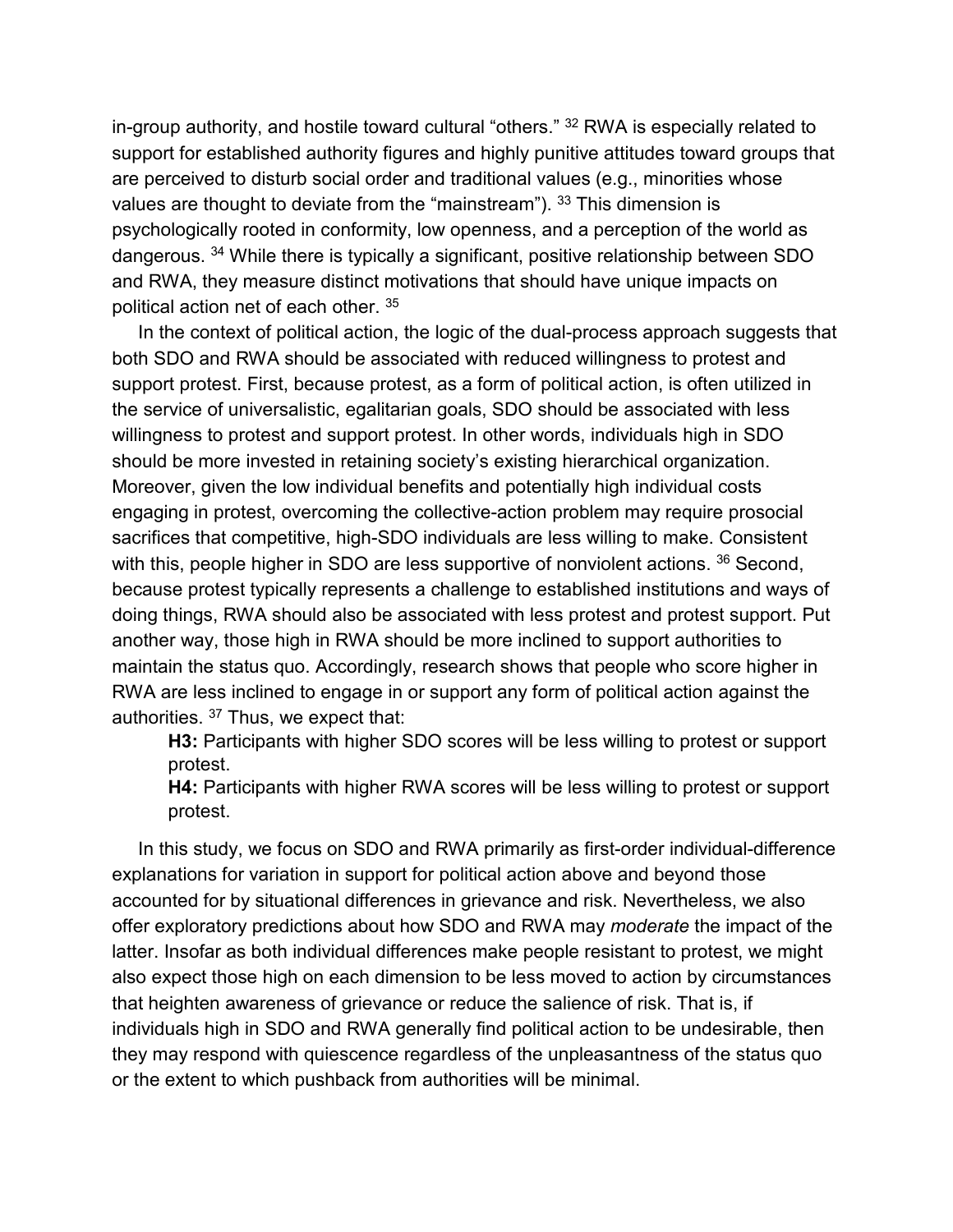#### **Why the Experimental Approach?**

An experimental approach allows us to tackle many issues that are difficult to address with observational data. We highlight two contributions that a survey experiment makes in this regard. First, research has identified many grievances that plausibly produce mobilization, including discrimination, the denial of political rights, and violation of physical integrity rights. Yet teasing out these effects is difficult because they often covary in observational settings. Understanding the relative importance of each type of grievance for decisions to protest or support protest advances this research area. Second, there is a debate in the literature about whether and how grievances interact with other factors—such as the risk of punishment, the social identity of an individual, and individual differences in sociopolitical orientation—to influence protest. Many of these factors are difficult to measure in the context of opportunities for political mobilization. An experimental approach can thus provide clearer evidence in favor of the causal mechanisms suggested by the body of large-*N* and qualitative work on grievances and protest.

In the present study, we use a general population survey experiment to systematically examine the influence of grievances, risk of punishment, and social identity on an individual's decision to engage in and support protest. Control over the treatments that individuals receive—in this case, vignettes—allow us to systematically vary these factors. <sup>[38](https://www.tandfonline.com/reader/content/17f2b0c7109/10.1080/1057610X.2018.1507790/format/epub/EPUB/xhtml/index.xhtml#EN0038)</sup> Random assignment to treatment ensures that the resulting data include sufficient variation along the multiple dimensions of interest. This variation is often difficult to achieve with observational data. Some observational studies select participants for research on the basis of the value of the dependent variable (e.g., interviewing only respondents who have engaged in protest or other forms of contentious politics). In other research, key causal factors co-vary, making it difficult to determine their individual effects on the dependent variable. <sup>[39](https://www.tandfonline.com/reader/content/17f2b0c7109/10.1080/1057610X.2018.1507790/format/epub/EPUB/xhtml/index.xhtml#EN0039)</sup> This collinearity makes it difficult to tease out the independent effect of each grievance on willingness to engage in and support political action. Survey and general population experiments have been identified as one promising way to address these issues. [40](https://www.tandfonline.com/reader/content/17f2b0c7109/10.1080/1057610X.2018.1507790/format/epub/EPUB/xhtml/index.xhtml#EN0040)

Survey experiments also allow us to measure relevant individual differences like SDO and RWA. We can then examine how factors—both controlled and measured contribute to support for political action. We recognize that a survey experiment will not alone address all of these points in a decisive way. With such studies, there are threats to external validity since the scenario is hypothetical and stated preferences may not reflect actual behavior if the scenario was real. In the concluding section, we are careful to outline some of the limits of this approach. At the same time, though, an experimental approach complements observational studies by allowing the researcher to test theory by varying treatments in ways that allow estimation of their causal effects.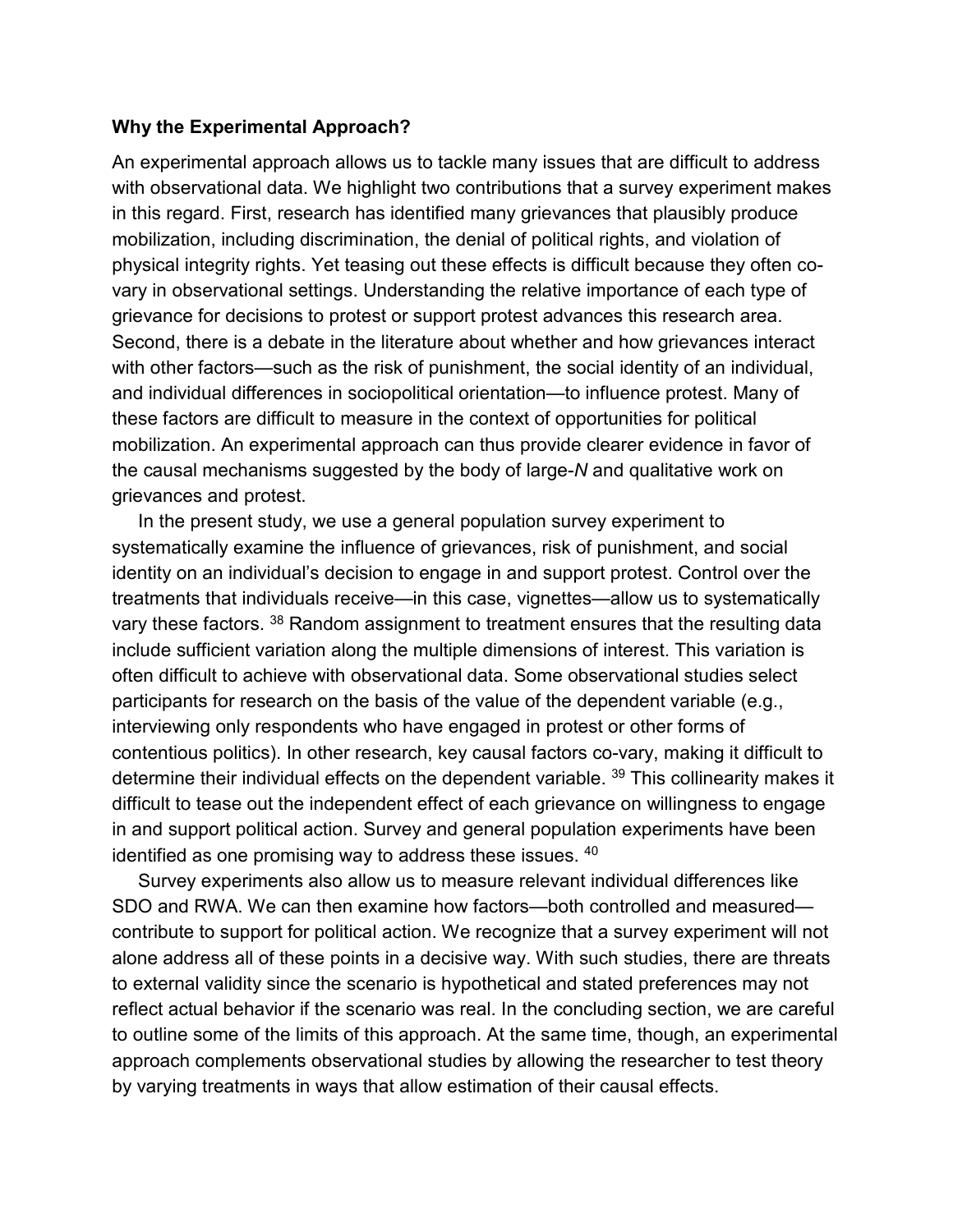# **Research Design**

The present experiment was administered online by Knowledge Networks (KN), and drew from the KnowledgePanel, which is an online panel that is representative of the U.S. adult population. Using probability-based sampling techniques, panel members are randomly recruited. [41](https://www.tandfonline.com/reader/content/17f2b0c7109/10.1080/1057610X.2018.1507790/format/epub/EPUB/xhtml/index.xhtml#EN0041) Overall, 2,538 U.S. adult participants were drawn from the KN panel. While some may prefer to sample from a population at higher likelihood to actually take political action, we choose to survey the general U.S. population for several reasons. First, it is infeasible to locate a subsample from the United States that is already predisposed to mobilization, much less one that would be representative of the larger group. Second, our prior research shows that experimental treatments have a muted effect on samples from countries with higher levels of grievance and protest. In this work, participants likely had high levels of real-world grievance, so our treatments had little marginal effect. Taken at face value, this would suggest that grievances do not impact protest, although clearly this is not the case. <sup>[42](https://www.tandfonline.com/reader/content/17f2b0c7109/10.1080/1057610X.2018.1507790/format/epub/EPUB/xhtml/index.xhtml#EN0042)</sup> Third, while many U.S. adults may not have direct personal experience with the grievances under examination, contentious politics and collective action do occur in the United States. The extent to which the general public supports (or does to support) these actions can impact the ultimate success of a movement. Thus, sampling from the general population can shed light on the psychology of mass reaction to contentious politics.

We manipulated three factors: social identity perspective, grievance, and risk. First, participants were randomly assigned to either the minority-group perspective or the majority-group perspective. This created two subsamples within the study. Within each subsample, participants were assigned to one of four possible grievance conditions: low grievance; discrimination; political rights repression; or, physical harm. The degree of risk from taking political action is included as binary variable: low or high. Thus, we have a 2 × 4 × 2 between-subjects experimental design with sixteen conditions, as shown on [Table 1.](https://www.tandfonline.com/reader/content/17f2b0c7109/10.1080/1057610X.2018.1507790/format/epub/EPUB/xhtml/t0001.xhtml) Each participant was randomly assigned to one condition. The treatment vignettes asked the participant to imagine that he or she lives in a hypothetical country, and described the relevant combination of grievance, risk, and social identity perspective in that context. The low-grievance treatment describes in general terms some mistreatment of members of the minority group, but the nature of this mistreatment is kept deliberately vague: it is described as occurring some years ago, and the vignette states that minority-group members in the country currently hold fewer grievances. See the Appendix for the texts of these treatments.

The grievances described in all vignettes are clearly targeted at members of the minority group in the country, regardless of which identity group the participant was assigned. Thus, a participant in the majority-social-identity perspective subsample who was assigned to the discrimination grievance read a vignette describing discrimination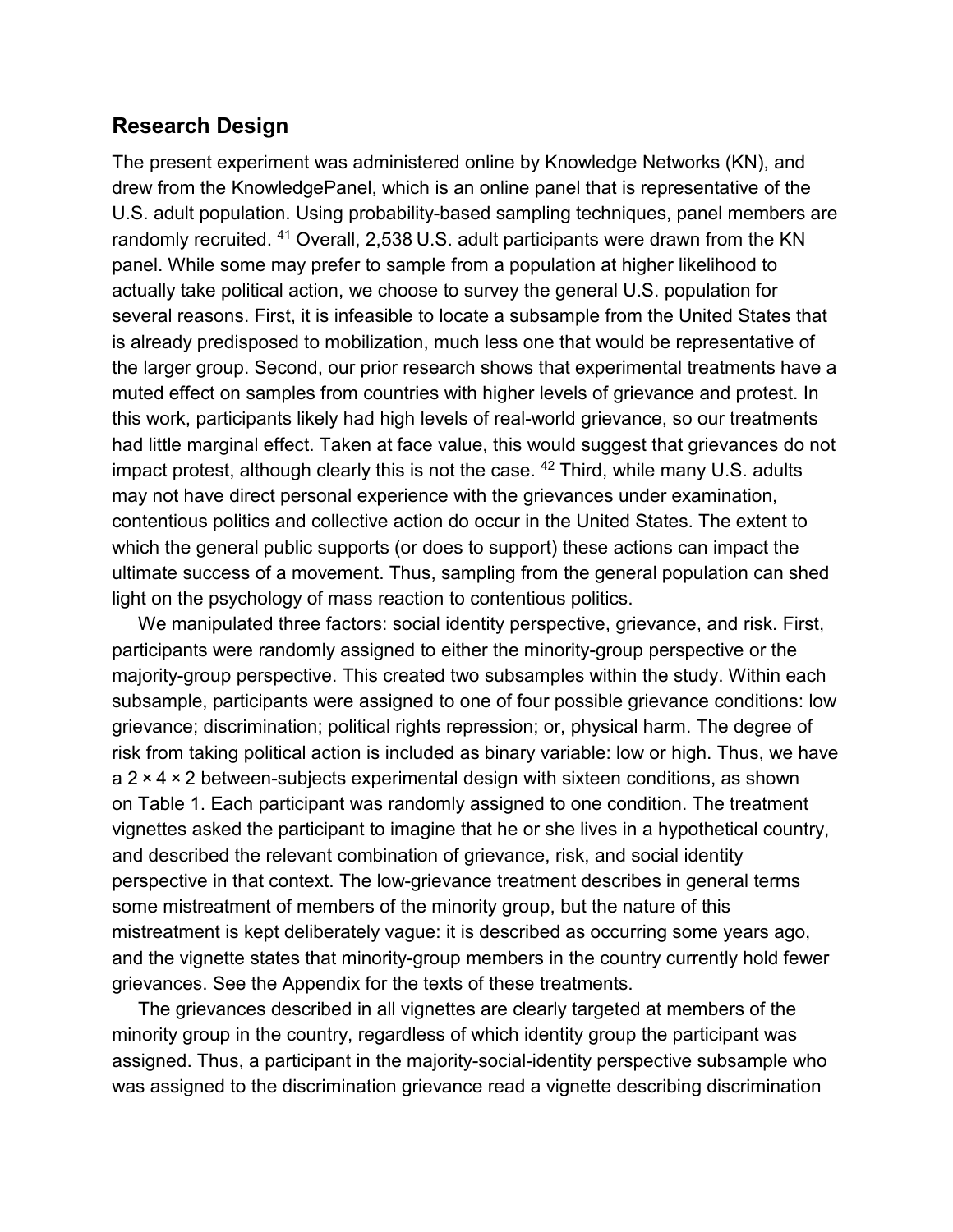against members of the minority group (the "other"). These participants were asked if they would take action in protest of discrimination faced by an ethnic "other." In contrast, a participant in the minority-social-identity perspective subsample read a description of discrimination against the minority group (his or her own group). These participants were asked if they would take action in protest of discrimination faced by members of their own ethnic group. The risk of punishment condition is contingent on the actions, not the identity, of the respondent. The risk of being punished is described as low or high for respondents that decide to engage in protest activities.

|                                   | Condition Social identity perspective | Grievance             | <b>Risk</b> |  |  |
|-----------------------------------|---------------------------------------|-----------------------|-------------|--|--|
| Subsample 1: Minority perspective |                                       |                       |             |  |  |
| 1                                 | Minority                              | None                  | Low         |  |  |
| 2                                 | Minority                              | None                  | High        |  |  |
| 3                                 | Minority                              | <b>Discrimination</b> | Low         |  |  |
| 4                                 | Minority                              | <b>Discrimination</b> | High        |  |  |
| 5                                 | Minority                              | Political rights      | Low         |  |  |
| 6                                 | Minority                              | Political rights      | High        |  |  |
| 7                                 | Minority                              | <b>Physical harm</b>  | Low         |  |  |
| 8                                 | Minority                              | Physical harm         | High        |  |  |
|                                   | Subsample 2: Majority perspective     |                       |             |  |  |
| 9                                 | Majority                              | None                  | Low         |  |  |
| 10                                | Majority                              | None                  | High        |  |  |
| 11                                | Majority                              | <b>Discrimination</b> | Low         |  |  |
| 12                                | Majority                              | <b>Discrimination</b> | High        |  |  |
| 13                                | Majority                              | Political rights      | Low         |  |  |
| 14                                | Majority                              | Political rights      | High        |  |  |
| 15                                | Majority                              | Physical harm         | Low         |  |  |
| 16                                | Majority                              | Physical harm         | <b>High</b> |  |  |

Participants first read their randomly assigned vignette and then answered a series of questions. Our outcome of interest is taking political action. Since this can take shape in a number of ways, we used three specific measures of political action as dependent variables: engaging in protest, providing financial support for protest, and viewing protest as justified. [43](https://www.tandfonline.com/reader/content/17f2b0c7109/10.1080/1057610X.2018.1507790/format/epub/EPUB/xhtml/index.xhtml#EN0043) Participants then completed measures of the two individual differences—that is, SDO and RWA (which were measured, not manipulated). Last, participants answered demographic questions and manipulation checks for the experimental treatments. [44](https://www.tandfonline.com/reader/content/17f2b0c7109/10.1080/1057610X.2018.1507790/format/epub/EPUB/xhtml/index.xhtml#EN0044)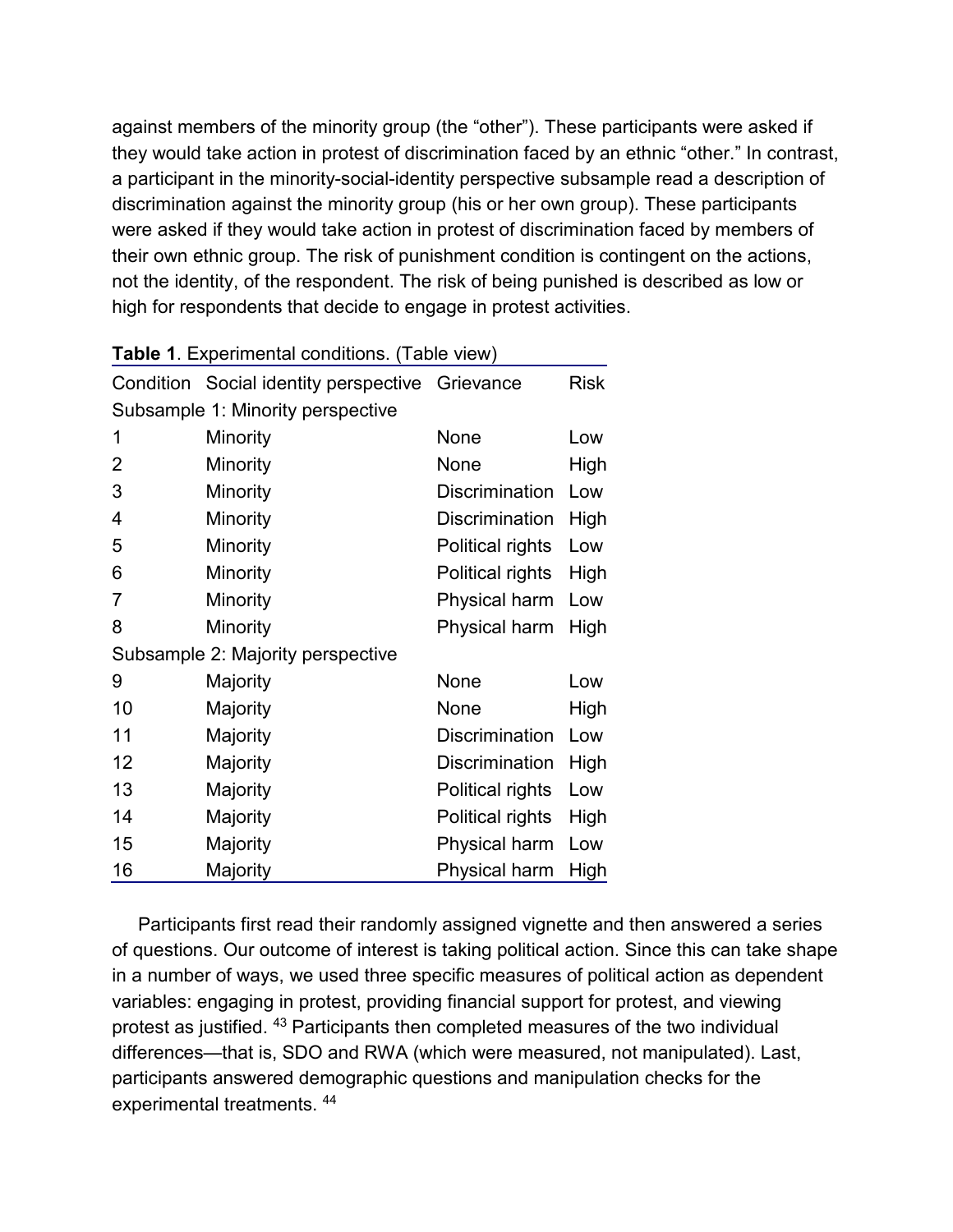## **Data Analysis**

[Table 2](https://www.tandfonline.com/reader/content/17f2b0c7109/10.1080/1057610X.2018.1507790/format/epub/EPUB/xhtml/t0002.xhtml) shows demographic and descriptive statistics for the key variables. We break this out by assignment to the minority or majority identity, since doing so for each of our sixteen treatment groups would be unwieldy. Treatment values and covariates, such as age, appear well-balanced across these two groups of respondents.

|                      | Overall<br>sample | Minority perspective<br>subsample | Majority perspective<br>subsample |
|----------------------|-------------------|-----------------------------------|-----------------------------------|
| Male                 | 1,299 (51%)       | 617 (48%)                         | 657 (51%)                         |
| Female               | 1,239 (49%)       | 642 (52%)                         | 622 (49%)                         |
| Age range            | $18 - 94$         | 18-94                             | $18 - 93$                         |
| Mean age             | 49.6              | 49.9                              | 49.2                              |
| White                | 1,887<br>(74.3%)  | 951 (74.4%)                       | 936 (74.3%)                       |
| <b>Black</b>         | 277 (11%)         | 130 (10.2%)                       | 147 (11.2%)                       |
| Hispanic             | 213 (8.4%)        | 110 (8.6%)                        | 103 (8.2%)                        |
| Other                | 161 (6.3%)        | 68 (5.3%)                         | 93 (7.4%)                         |
| Engage in<br>protest |                   | 643 (50.3%)                       | 530 (42.1%)                       |
| Donate to<br>protest |                   | 179 (14%)                         | 179 (14.2%)                       |
| Justify protest      |                   | 5.32(1.83)                        | 5.25(1.82)                        |
| <b>SDO</b>           |                   | $-1.33(1.22)$                     | $-1.34(1.21)$                     |
| <b>RWA</b>           |                   | 4.21(1.51)                        | 4.28 (1.47)                       |
| Total size           | 2,538             | 1,279                             | 1,259                             |

| Table 2. Demographics and descriptive statistics. (Table view) |  |
|----------------------------------------------------------------|--|
|----------------------------------------------------------------|--|

*Note.* For Action options, the number and percentage of participants who selected that they would engage in each action. For the engagement and justification questions, higher scores indicate greater level of agreement on a 7-point scale from 1 to 7. For the SDO and RWA questions, higher scores indicated stronger levels of each social personality factor on a 7-point scale from −3 to 3 for SDO and from 1 to 7 for RWA.

Separate regression models were estimated for the minority-social-identity subsample and the majority-social-identity subsample. <sup>[45](https://www.tandfonline.com/reader/content/17f2b0c7109/10.1080/1057610X.2018.1507790/format/epub/EPUB/xhtml/index.xhtml#EN0045)</sup> Across models we control for three variables that could impact our results: passing the manipulation check, age, and being a member of a minority group in real life. Passing the manipulation check indicates greater attention to the material so we expect a stronger result for these participants. Younger people may be more likely to engage in political action. While we assign participants to a social-identity perspective, they bring their personal experiences to the study so we control for being a minority community member in real life. Further,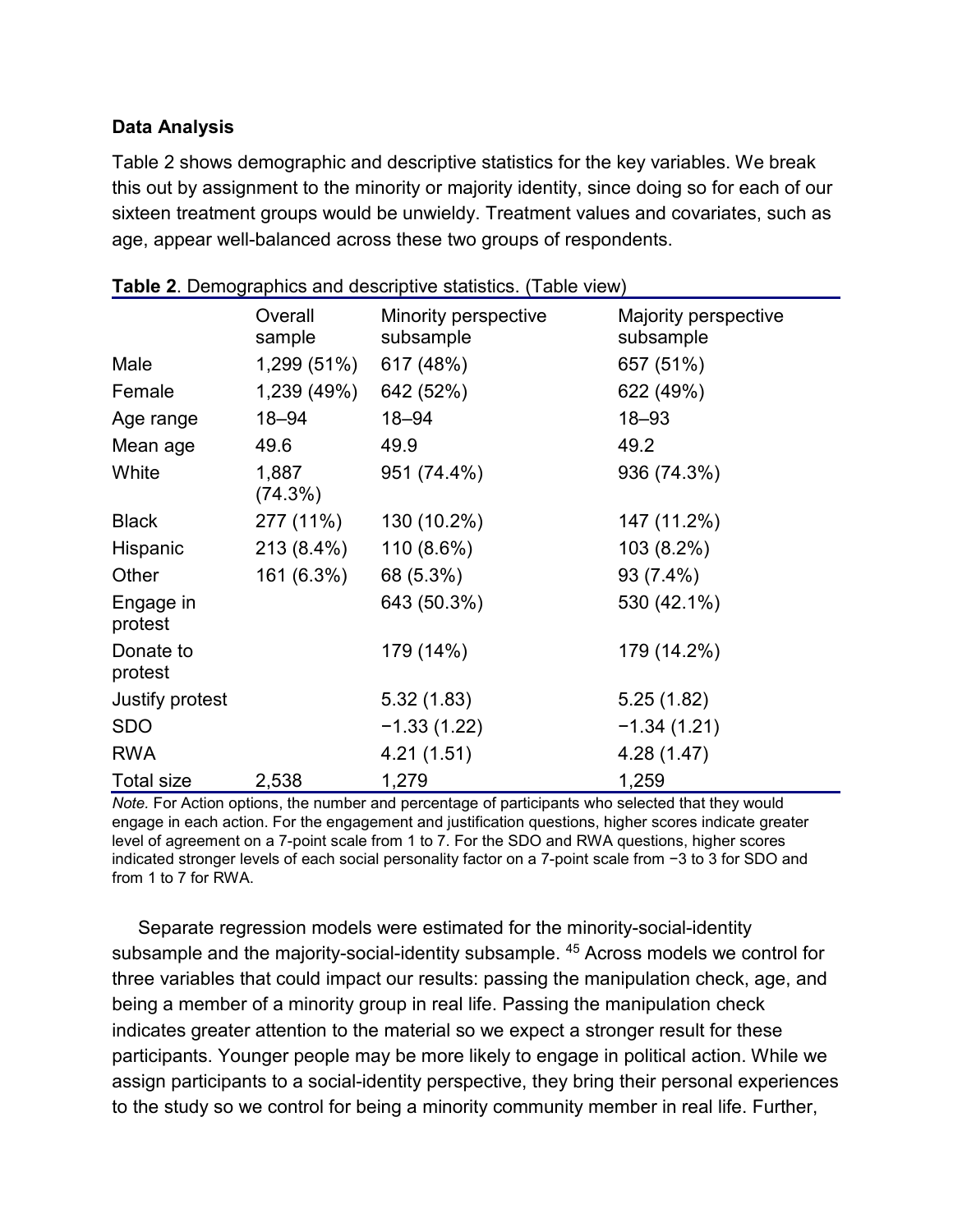as a robustness check, we also estimate all models with only participants whose assigned perspective matches their real-world identity (minority participant assigned to minority subgroup and non-minority participant assigned to majority subgroup). [46](https://www.tandfonline.com/reader/content/17f2b0c7109/10.1080/1057610X.2018.1507790/format/epub/EPUB/xhtml/index.xhtml#EN0046) We report models where each type of grievance (discrimination; political rights repression; physical harm) is individually included to examine their unique contributions to the outcome variables. In additional analyses, we also collapsed the three grievance conditions into a single category and entered the grievance manipulation into the analysis as a single grievance-versus-no-grievance dummy variable, as has been done in previous studies.

In [Table 3,](https://www.tandfonline.com/reader/content/17f2b0c7109/10.1080/1057610X.2018.1507790/format/epub/EPUB/xhtml/t0003.xhtml) we analyze the impact of grievance and risk of punishment on the decision to engage in protest. This dependent variable can take two values (yes or no), so models are estimated using logistic regression. The table presents odds ratios for each independent variable; ratios greater (less) than one indicate a positive (negative) relationship between the independent and dependent variables. Clear patterns emerge that grievances generally increase protest. In models 1 and 3, we create a dichotomous measure indicating assignment to any of the grievance conditions. To properly assess H1, we interact the measures of grievance with the measure of risk of punishment an individual faces. Any grievance is associated with a 116 percent increase in the odds of protest in the minority group-identity condition, and a 89 percent increase in the majority perspective when the subject faces a low risk of punishment. The likelihood of protest when the subject holds a grievance and faces a high risk of punishment is 62 percent lower in the minority group-identity condition and 42 percent lower in the majority groupidentity (although this relationship is significant at the *p* < .1 level). [Figures](https://www.tandfonline.com/reader/content/17f2b0c7109/10.1080/1057610X.2018.1507790/format/epub/EPUB/xhtml/f0001.xhtml)  [1](https://www.tandfonline.com/reader/content/17f2b0c7109/10.1080/1057610X.2018.1507790/format/epub/EPUB/xhtml/f0001.xhtml) and [2](https://www.tandfonline.com/reader/content/17f2b0c7109/10.1080/1057610X.2018.1507790/format/epub/EPUB/xhtml/f0002.xhtml) visualize the substantive effects of the likelihood of engaging in protest contingent on low and high risk conditions for the minority and majority subsamples, respectively. [47](https://www.tandfonline.com/reader/content/17f2b0c7109/10.1080/1057610X.2018.1507790/format/epub/EPUB/xhtml/index.xhtml#EN0047) Consistent with H1, the likelihood of individual participation in protest is greatest when a grievance exists and risk of punishment is low.

Models 2 and 4 are identical to models 1 and 3, but use the different types of grievances as independent variables. Low risk of punishment combined with any specific grievance increases protest likelihood in the minority group. In the majority group, low punishment risk combined with either discrimination or political rights violation increased protest likelihood. High risk of punishment combined with specific grievances consistently reduces protest in the minority group. The relationships are less consistent among the majority group—high risk combined with discrimination or physical harm is associated with a lower likelihood of protest (*p* < .1), but this is not the case for political repression. Higher SDO scores and higher RWA scores each decrease engagement in protest across samples. Across subsamples, a one-unit increase in SDO score decreased protest engagement by 31–32 percent depending on the model.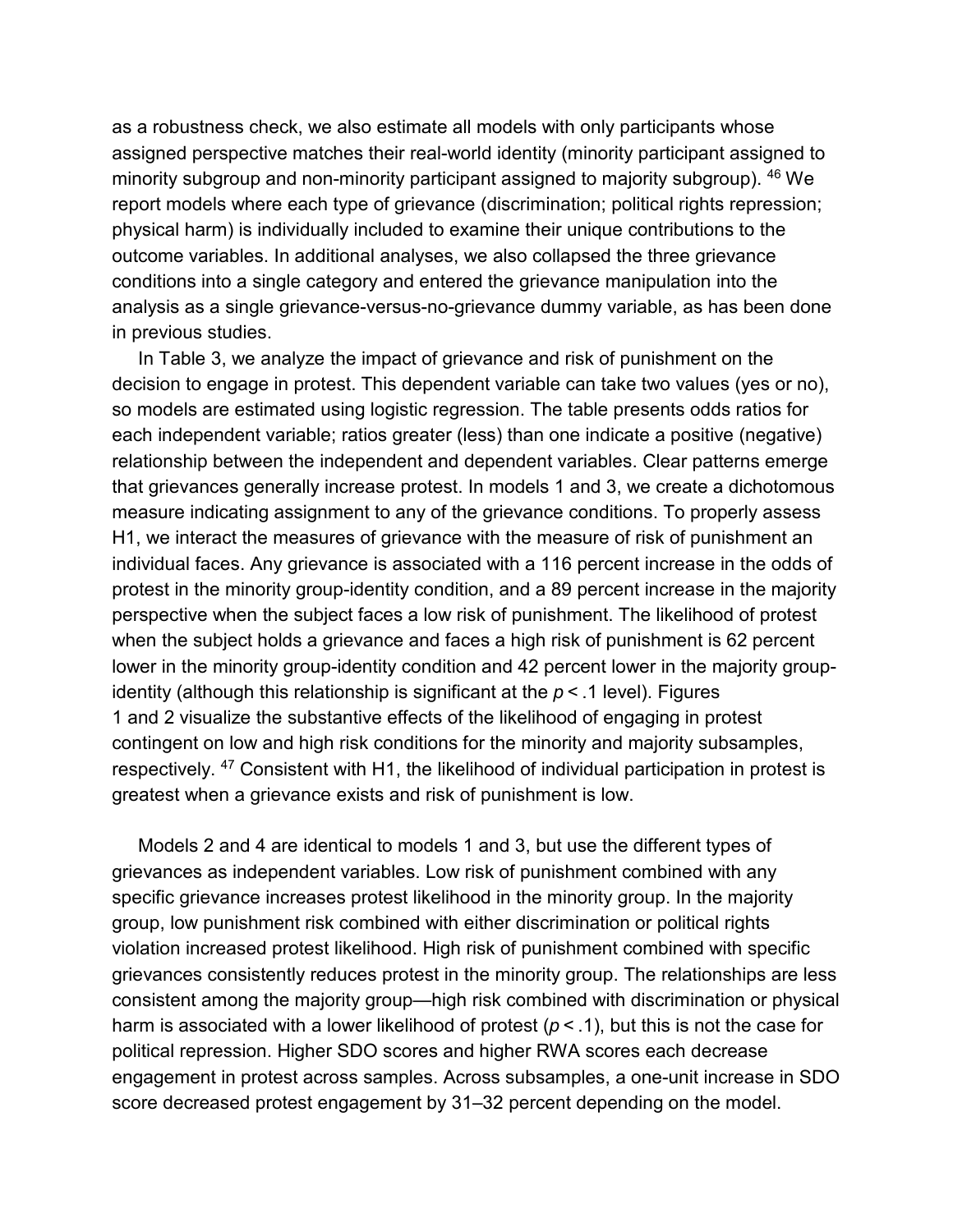Similarly, a one-unit increase in RWA score decreased protest odds by 15 percent in the minority-perspective subsample and by 19 percent in the majority-perspective subsample. Finally, in exploratory analyses that are not tabled here, we also examine the moderating effects of SDO and RWA with respect to each treatment condition; these interactions were not significant.



**Model 1 - Minority Perspective Subsample** 

**Figure 1**. Marginal effects of grievance on protest engagement for low and high risk conditions in the minority perspective subsample.

Now we explore the impact of grievance on donating money to support protest. The dependent variable here is a binary indicator of providing financial support for protest, so we again use logistic regression to estimate the models. As [Table 4](https://www.tandfonline.com/reader/content/17f2b0c7109/10.1080/1057610X.2018.1507790/format/epub/EPUB/xhtml/t0004.xhtml) shows, the presence of any grievances combined with a low risk of punishment still predicts providing financial support to protest, but only for those in the minority-social-identity perspective subsample (model 5), for whom the odds of donation are 90 percent larger compared to participants in the high-grievance condition. When breaking grievances apart, those in the minority-social-identity perspective who faced discrimination or physical repression and low risk of punishment showed 100 percent (*p* < .1) and 150 percent, respectively, greater odds of providing financial support for protest, while denial of political rights combined with low risk did not influence the provision of financial support (model 6). No combination of grievance and risk influenced willingness to donate money in support of protesters in the majority condition. These findings are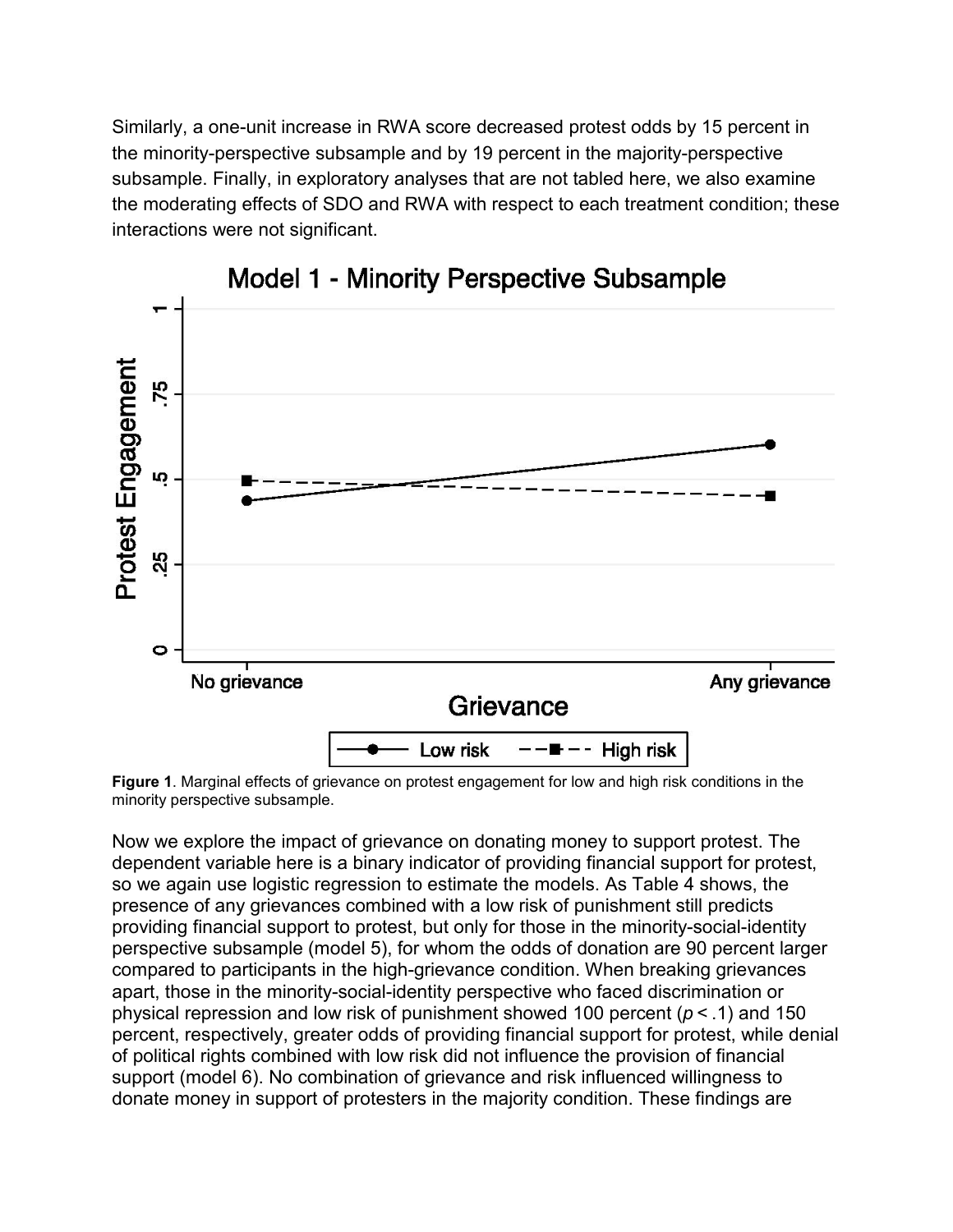somewhat consistent with H1. Low risk increases donations among those assigned to a grievance condition, but only among the minority group. We suspect that the weaker effects of grievance and risk may result from a plausible assumption among subjects that the severity of punishment for those who actually protest would be greater than for those who support dissidents with small donations. Protesters might be attacked, jailed, or shot, while those who make donations would likely face lower costs such as a fine or legal prosecution.



Model 3 - Majority Perspective Subsample

**Figure 2**. Marginal effects of grievance on protest engagement for low and high risk conditions in the majority perspective subsample.

With respect to the individual differences, both SDO and RWA again predicted outcomes. A one-unit increase in SDO score is associated with a 28 percent decrease in the odds of donating in the minority-perspective subsample and 22–23 percent decrease in the majority-perspective subsample, depending on the model. Similarly, a one-unit increase in RWA score is associated with 18 percent lower odds of donating to the protest in both subsamples. For exploratory purposes, we again examined the interactions between treatment conditions and both SDO and RWA. As before, the results did not provide evidence that either individual difference moderated the impact of the treatments.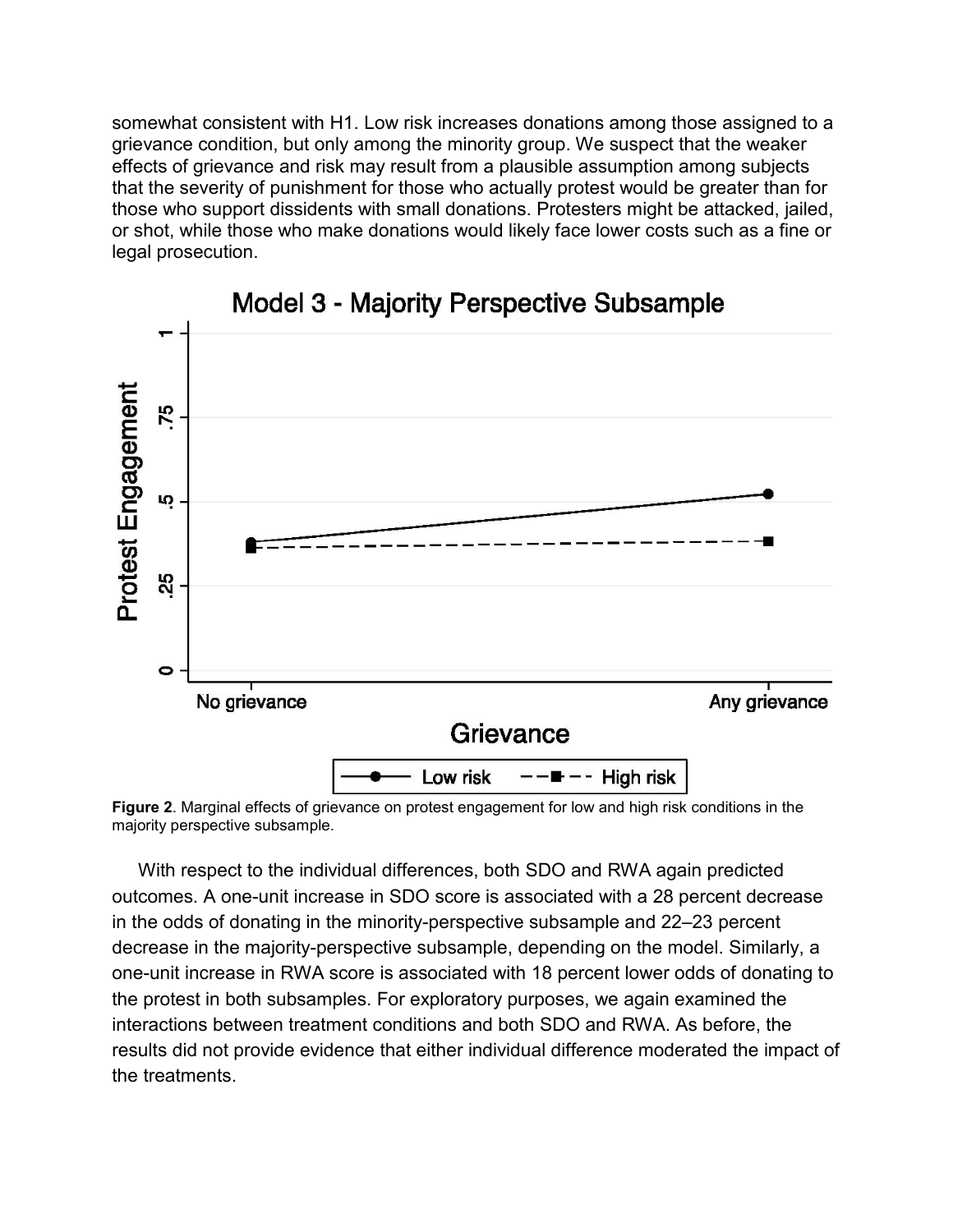|                                 | Minority perspective<br>subsample |                     | Majority perspective<br>subsample |                   |  |
|---------------------------------|-----------------------------------|---------------------|-----------------------------------|-------------------|--|
|                                 | Model 1                           | Model 2             | Model 3                           | Model 4           |  |
| Grievance (dummy)               | $2.16***$<br>(0.43)               |                     | $1.89**$ (0.39)                   |                   |  |
| <b>Discrimination</b>           |                                   | $2.59***$<br>(0.64) |                                   | $2.13**$ (0.53)   |  |
| <b>Political rights</b>         |                                   | $2.38***$<br>(0.59) |                                   | $1.92**$ (0.46)   |  |
| Physical harm                   |                                   | $1.63*(0.40)$       |                                   | $1.66 \t\t(0.43)$ |  |
| High risk                       | 1.28(0.31)                        | 1.28(0.31)          | 0.87(0.23)                        | 0.86(0.23)        |  |
| Grievance × High risk           | $0.38**$ (0.11)                   |                     | $0.58 \tpm (0.17)$                |                   |  |
| Discrimination × High<br>risk   |                                   | $0.34**$ (0.12)     |                                   | $0.52 \t\t(0.18)$ |  |
| Political rights × High<br>risk |                                   | $0.44*(0.15)$       |                                   | 0.73(0.26)        |  |
| Physical harm × High<br>risk    |                                   | $0.35**$ (0.13)     |                                   | $0.52 \t\t(0.19)$ |  |
| Manipulation check<br>passed    | $2.58***$<br>(0.34)               | $2.59***$<br>(0.35) | $1.57**$ (0.20)                   | $1.56**$ (0.20)   |  |
| <b>SDO</b>                      | $0.69***$<br>(0.04)               | $0.68***$<br>(0.04) | $0.69***(0.04)$                   | $0.68***(0.04)$   |  |
| <b>RWA</b>                      | $0.85***$<br>(0.04)               | $0.85***$<br>(0.04) | $0.81***(0.04)$                   | $0.81***$ (0.04)  |  |
| Age                             | 1.00(0.004)                       | 1.00(0.004)         | 1.00(0.004)                       | 1.00(0.004)       |  |
| Minority (dummy)                | $0.87* (0.12)$                    | 0.87(0.12)          | 1.14(0.17)                        | 1.13(0.18)        |  |
| <b>Observations</b>             | 1,228                             | 1,228               | 1,197                             | 1,197             |  |

Logistic regression models. Constants not reported.

*Note.* Odds ratios are presented with robust standard errors in parentheses.

† *p* < .10; \**p* < .05; \*\**p* < .01; \*\*\**p* < .001.

In [Table 5,](https://www.tandfonline.com/reader/content/17f2b0c7109/10.1080/1057610X.2018.1507790/format/epub/EPUB/xhtml/t0005.xhtml) we analyze the impact of grievance on level of justification for protest. Protest justification was measured on a seven-point scale, so we estimated these models using both ordered logistic regression and Ordinary Least Squares (OLS). Since the results were similar, we report the OLS models in the text for ease of substantive interpretation; ordered logit models appear in the Appendix. <sup>[48](https://www.tandfonline.com/reader/content/17f2b0c7109/10.1080/1057610X.2018.1507790/format/epub/EPUB/xhtml/index.xhtml#EN0048)</sup> As expected by H1, grievances combined with low risk increase protest justification by 0.49 points in the minority perspective subsample (model 9) and by 0.38 points in the majority subsample (model 11). This finding holds across all grievance types for the minority subsample, but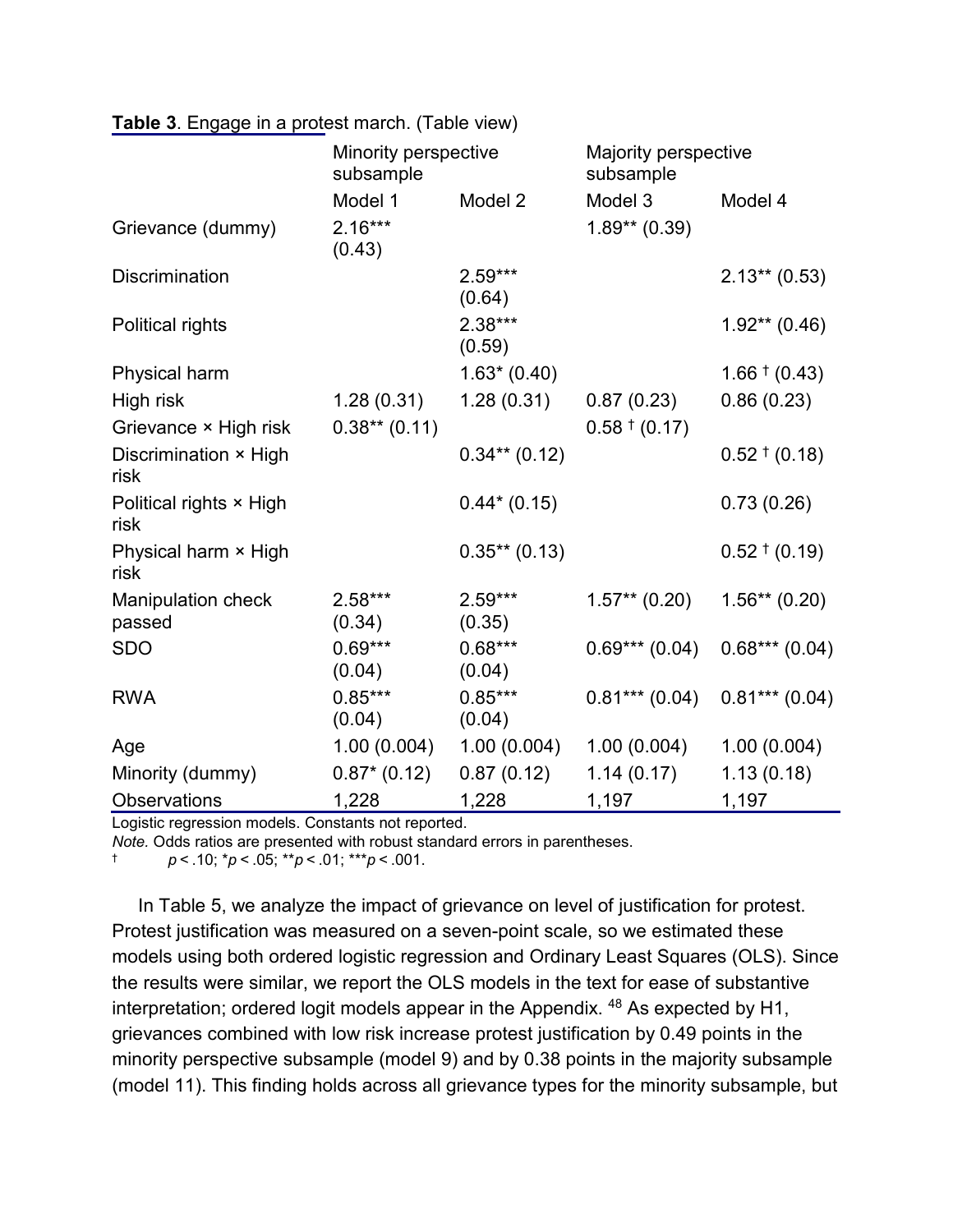not for the majority subsample (models 10 and 12). In the minority subsample, each form of grievance increased protest justification: discrimination by 0.54 points; repression of political rights by 0.47 points; and, physical harm by 0.47 points. In the majority subsample, low risk combined with repression of political rights increases or physical harm increases justification for protest by .34 (*p* < .1) and .63 points, respectively. With the exception of physical harm in the majority condition, high risk does not have a statistically significant effect on justification for protest.

|                                     | Minority perspective<br>subsample |                    | Majority perspective<br>subsample |                    |
|-------------------------------------|-----------------------------------|--------------------|-----------------------------------|--------------------|
|                                     | Model 5                           | Model 6            | Model 7                           | Model 8            |
| Grievance (dummy)                   | $1.90*(0.58)$                     |                    | 0.92(0.27)                        |                    |
| <b>Discrimination</b>               |                                   | $2.00 \tpm (0.72)$ |                                   | 0.61(0.24)         |
| Political rights                    |                                   | 1.29(0.50)         |                                   | 1.15(0.38)         |
| Physical harm                       |                                   | $2.50*(0.89)$      |                                   | 0.99(0.34)         |
| High risk                           | 1.34(0.51)                        | 1.34(0.52)         | 0.75(0.27)                        | 0.75(0.27)         |
| Grievance × High risk               | 0.95(0.40)                        |                    | 1.59(0.65)                        |                    |
| Discrimination × High<br>risk       |                                   | 0.95(0.48)         |                                   | 2.05(1.07)         |
| Political rights × High<br>risk     |                                   | 1.19(0.62)         |                                   | 1.49(0.71)         |
| Physical harm × High<br>risk        |                                   | 0.79(0.39)         |                                   | 1.51(0.73)         |
| <b>Manipulation check</b><br>passed | $1.55*(0.30)$                     | $1.57*(0.31)$      | $1.45^* (0.25)$                   | $1.43*(0.25)$      |
| <b>SDO</b>                          | $0.72***(0.06)$                   | $0.72***(0.06)$    | $0.78***(0.06)$                   | $0.77***$ $(0.07)$ |
| <b>RWA</b>                          | $0.82**$ (0.05)                   | $0.82***(0.05)$    | $0.83**$ (0.05)                   | $0.83***(0.06)$    |
| Age                                 | $1.02***(0.01)$                   | $1.02***(0.01)$    | $1.02***(0.01)$                   | $1.02***(0.01)$    |
| Minority (dummy)                    | 1.18(0.23)                        | 1.17(0.23)         | 0.88(0.19)                        | 0.87(0.18)         |
| <b>Observations</b>                 | 1228                              | 1228               | 1197                              | 1197               |

Logistic regression models. Constants not reported.

*Note.* Odds ratios are presented with robust standard errors in parentheses.

† *p* < .10; \**p* < .05; \*\**p* < .01; \*\*\**p* < .001.

Turning to the individual differences, a one-unit increase in SDO decreases protest justification by 0.46 points in the minority-perspective subsample and by 0.34 points in the majority-perspective subsample. Similarly, a one-unit increase in RWA decreases protest justification by 0.08 points in the minority perspective and 0.11 or 0.12 points in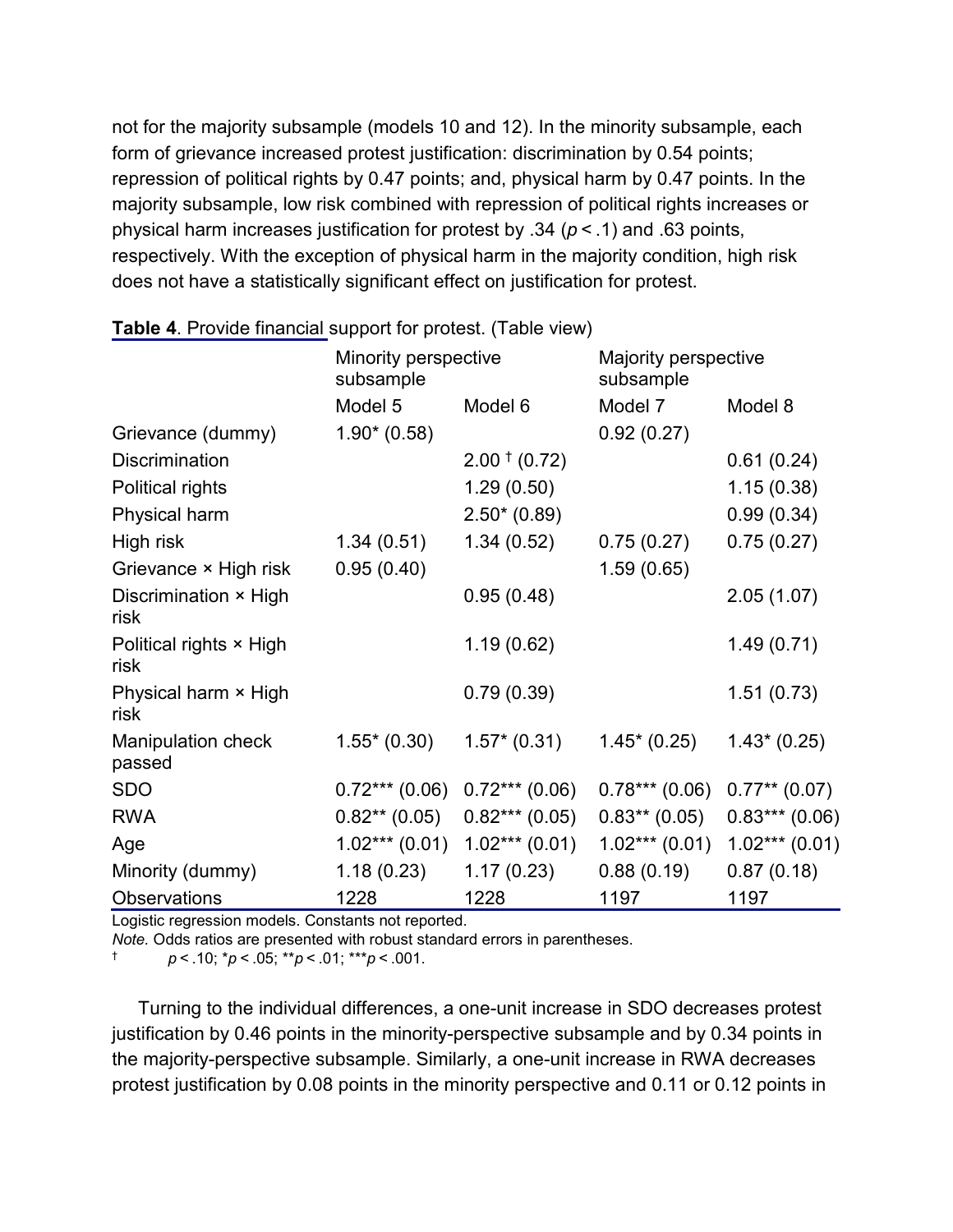the majority perspective subsample. Interestingly, participants who were assigned to the minority perspective and are themselves members of a minority ethnic group in real life were *less* likely to justify protest (0.38-point decrease). This is the first model where participants' own identity impacted the outcome variable. Participant race had no impact on protest justification in the majority perspective subsample.

|                                     | Minority perspective<br>subsample |                      | Majority perspective<br>subsample |                                       |
|-------------------------------------|-----------------------------------|----------------------|-----------------------------------|---------------------------------------|
|                                     | Model 9                           | Model 10             | Model 11                          | Model 12                              |
| Grievance (dummy)                   | $0.49**$ (0.15)                   |                      | $0.38*(0.15)$                     |                                       |
| <b>Discrimination</b>               |                                   | $0.54**$ (0.18)      |                                   | 0.18(0.19)                            |
| Political rights                    |                                   | $0.47*(0.18)$        |                                   | $0.34 \t\t(0.18)$                     |
| Physical harm                       |                                   | $0.47**$ (0.18)      |                                   | $0.63***(0.18)$                       |
| High risk                           | 0.03(0.19)                        | 0.04(0.19)           | 0.06(0.19)                        | 0.06(0.19)                            |
| Grievance × High risk               | $-0.24(0.22)$                     |                      | $-0.29(0.22)$                     |                                       |
| Discrimination × High<br>risk       |                                   | $-0.34(0.28)$        |                                   | $-0.04(0.28)$                         |
| Political rights × High<br>risk     |                                   | $-0.13(0.26)$        |                                   | $-0.21(0.26)$                         |
| Physical harm × High<br>risk        |                                   | $-0.25(0.26)$        |                                   | $-0.61$ $(0.28)$                      |
| <b>Manipulation check</b><br>passed | $0.79***$<br>(0.11)               | $0.80***$<br>(0.11)  | $0.70***$ (0.10)                  | $0.70***$ (0.10)                      |
| <b>SDO</b>                          | $-0.46***$<br>(0.05)              | $-0.46***$<br>(0.05) | $-0.34***$<br>(0.04)              | $-0.34***$<br>(0.04)                  |
| <b>RWA</b>                          | $-0.08*(0.03)$                    | $-0.08*(0.03)$       | $-0.12**$ (0.04) $-0.11**$ (0.04) |                                       |
| Age                                 | $-0.002$<br>(0.003)               | $-0.002$<br>(0.003)  | $-0.002$<br>(0.003)               | $-0.002$<br>(0.003)                   |
| Minority (dummy)                    | $-0.38***$<br>(0.11)              | $-0.38***$<br>(0.11) |                                   | $-0.21 \cdot 0.12$ $-0.21 \cdot 0.12$ |
| <b>Observations</b>                 | 1211                              | 1211                 | 1187                              | 1187                                  |

#### **Table 5**. Justification for protest. [\(Table view\)](https://www.tandfonline.com/reader/content/17f2b0c7109/10.1080/1057610X.2018.1507790/format/epub/EPUB/xhtml/t0005.xhtml)

*Notes.* Ordinary least squares regression models. Robust standard errors in parentheses. Constants not reported.

† p < .10; \**p* < .05; \*\**p* < .01; \*\*\**p* < .001.

Supporting H1, we see that grievance combined with low risk of punishment is associated with greater odds of engaging in political action among the minority across models. This relationship is less consistent for those in the majority group, a finding broadly consistent with H2. We also find that high risk of punishment reduces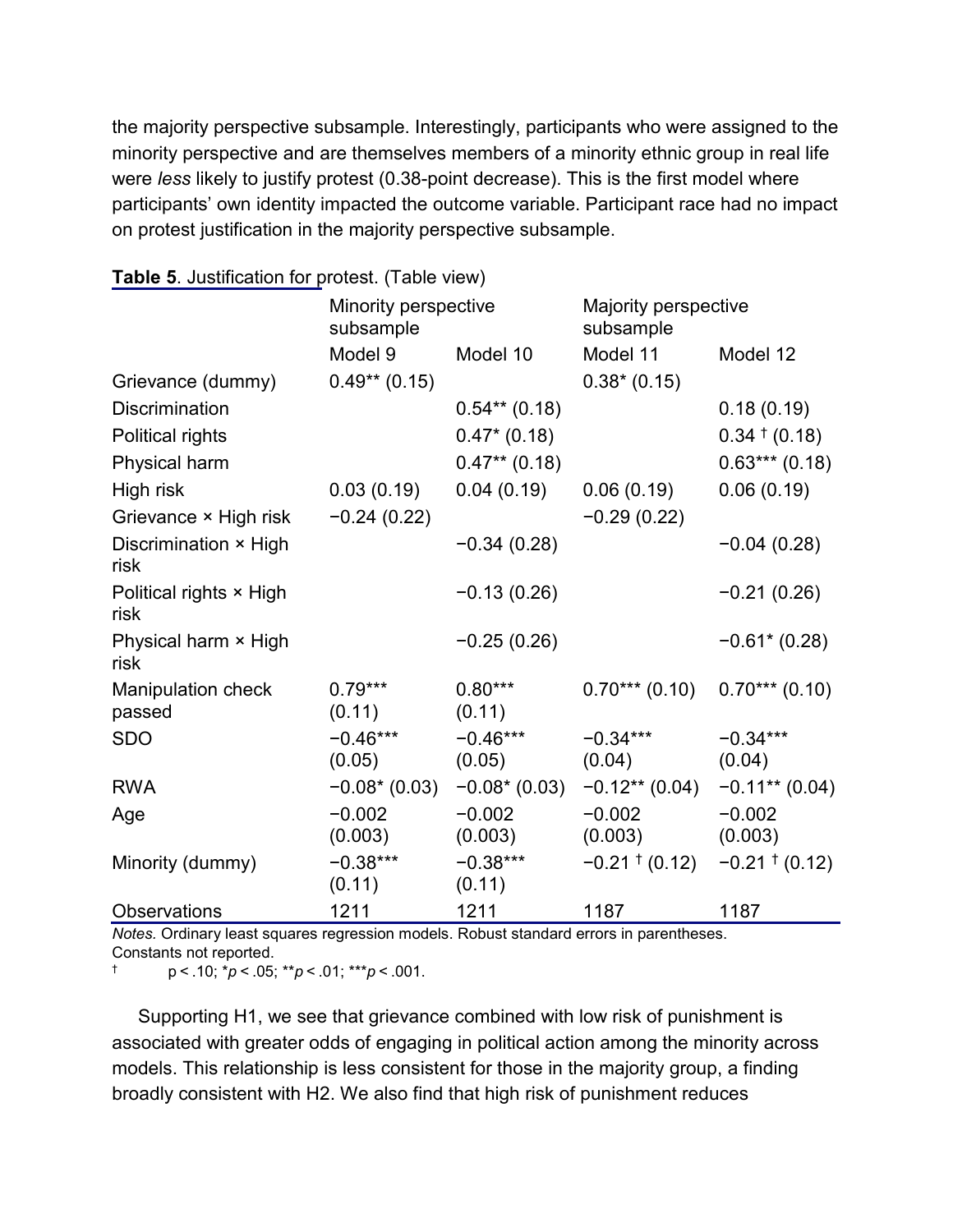willingness to engage in protest across both the minority and majority conditions. The effect sizes are larger for those in the minority condition, which is consistent with H2 as well. Interestingly, we find that a high risk of punishment combined with grievance consistently reduces the likelihood of engaging in protest. But this effect is largely confined to those assigned to the minority condition, and does not influence willingness to donate to the protestors' cause or to consider the protest as justified. We suggested above that this may be due to the fact that subjects in our experiment inferred that the true cost of any punishment would be greater for those who actually protest than for those who provide moral or financial support to the dissidents. Supporting our fourth and fifth hypotheses, we also see consistent patterns across models for SDO and RWA. As expected, participants with higher scores on both measures consistently showed lower odds of protesting or donating to the protest and were less likely to think protest was justified. These findings also held across the minority and majority subsamples. Thus, combining situational and individual-level factors helps to explain why some people experience conditions like grievances, yet do not support action.

## **Discussion and Conclusion**

In the present study, we examined the relative contributions of different types of grievance, risk of punishment, and social identity on willingness to engage in and support for protest using an experimental paradigm. To account for person-based variance in protest support, we also considered the two individual differences highlighted by the dual-process model of intergroup attitudes (i.e., SDO and RWA). We found empirical support for the prediction that grievances have a demonstrable impact on a range of action choices. Our findings confirm the causal mechanisms proposed throughout a large body of large-*N* and qualitative work on the bases of protest and protest support. At the same time, the effect of grievance is influenced by risk and identity. Additionally, type of grievance impacts actions, especially as a function of social identity. The odds of protest in our experiment are lower when the participant faces a higher risk of punishment. These relationships largely disappear when we consider donations to the protestors or the justification of protest, a difference we attribute to the lower likely costs of punishments for each of these actions. Finally, net of situational differences in grievance, risk, and identity salience, SDO, and RWA were both associated with reduced willingness to protest, support protest financially, and justify protest.

Thus, our findings suggest that grievances, risk of punishment, social identity, and individual differences in sociopolitical orientation all play a role in willingness to engage in or support protest. Importantly, our findings shed particular light on how identity influences different forms of contentious political activity. Identity matters, but it matters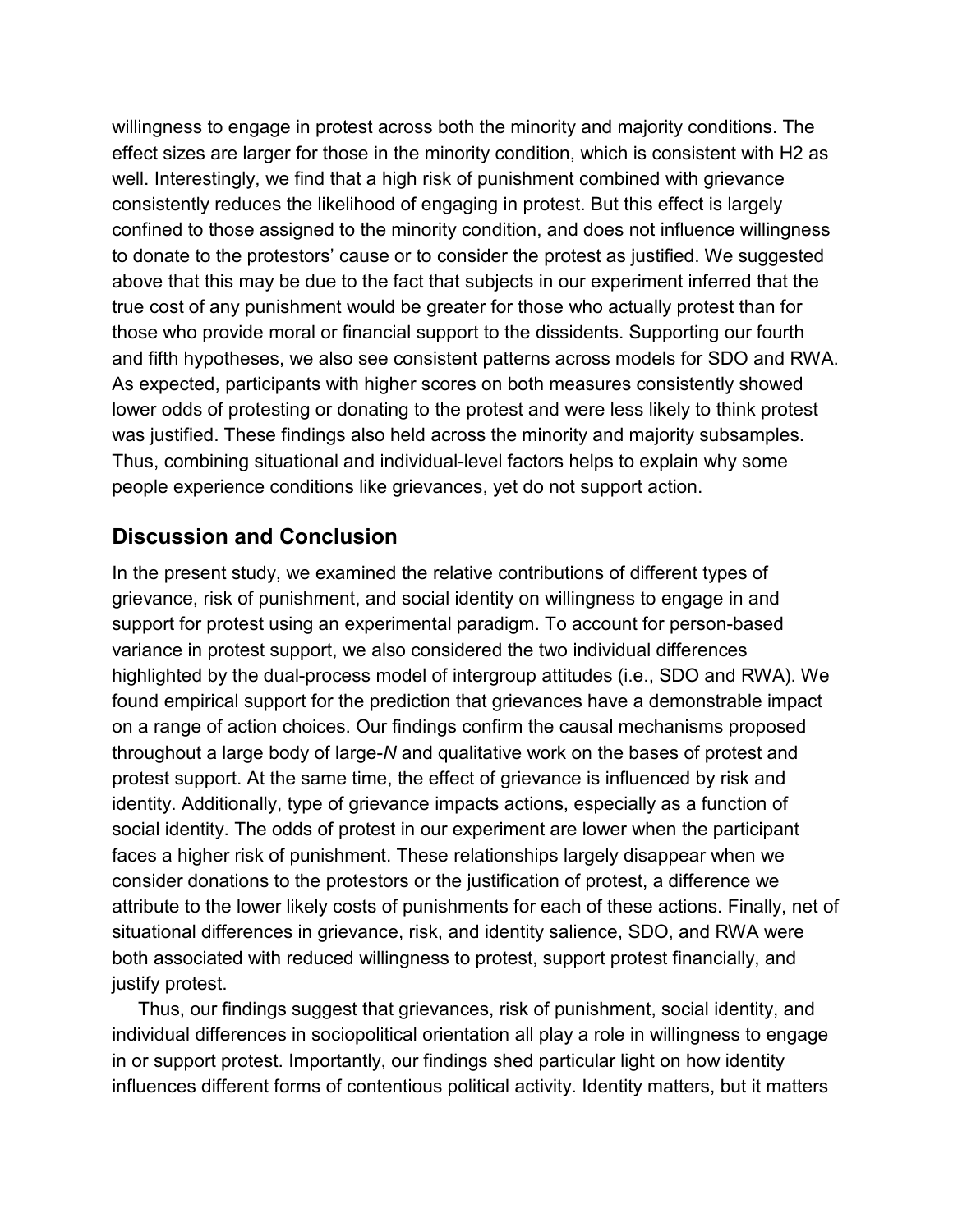more in some situations than others. The introduction of factors favorable to protest—a strong grievance and low risk of punishment—leads to more protest support by members of majority *and* minority groups. This helps to explain how many successful movements by minority groups have attracted support from outsiders, who in our experiments appear to be motivated by the same factors.

Of course, our research design is not without its limitations. One such limitation is that the respondents may not identify strongly with the hypothetical situation described by the treatment. The population from which our sample is drawn is adults in the United States, few of whom may have any direct experience with discrimination, political repression, or physical repression as depicted in the vignettes. In particular, we might expect that Americans with little direct experience of discrimination or repression would be less likely to support political action. This means that the specific relationships in this experiment might not generalize to populations where true grievances exist. This is a limitation but one that should not be over-emphasized. The key advantage of an experiment such as this is that it allows a clean and direct assessment of theoretical propositions that are difficult to test with observational data. Further, in our related work that samples from the general population of countries with higher levels of grievances among the public, results are often null. <sup>[49](https://www.tandfonline.com/reader/content/17f2b0c7109/10.1080/1057610X.2018.1507790/format/epub/EPUB/xhtml/index.xhtml#EN0049)</sup> On the face, this would suggest that grievances do not impact action among these samples, although this is clearly not the case. As noted previously, we expect that null results in these related studies result from our treatments only moving the needle slightly as compared to the actual grievances that participants face in their real lives. For this reason alone, sampling from the general U.S. adult population is beneficial for confirming the causal mechanism proposed in other research. Finally, and very importantly, support from the general public impacts the success of collective action by a few people. From this perspective, results by a few people from a national sample can shed crucial light on the psychology behind mass support for contentious politics.

While there are many benefits to experimental research, one drawback to our design is that we cannot measure actual protest behavior. Positive responses to these questions are higher than what observational studies would suggest are the real levels of protest in response to grievances. For example, [Table 2](https://www.tandfonline.com/reader/content/17f2b0c7109/10.1080/1057610X.2018.1507790/format/epub/EPUB/xhtml/t0002.xhtml) suggests that over a third of respondents would engage in protest. This seems likely to be a somewhat higher rate of protest than one observes in the real world. For example, the AmericasBarometer 2008 survey  $50$  shows that about half this number (18.2 percent) reported that they had engaged in a protest march during the previous twelve months. We interpret these responses as more similar to *symbolic* expressions of support for such actions instead of *realistic* commitments by all respondents to actually protest. We note, though, that there is some research that compares hypothetical and actual behavior in experiments in other contexts. [51](https://www.tandfonline.com/reader/content/17f2b0c7109/10.1080/1057610X.2018.1507790/format/epub/EPUB/xhtml/index.xhtml#EN0051) However, we decided to ask respondents whether they would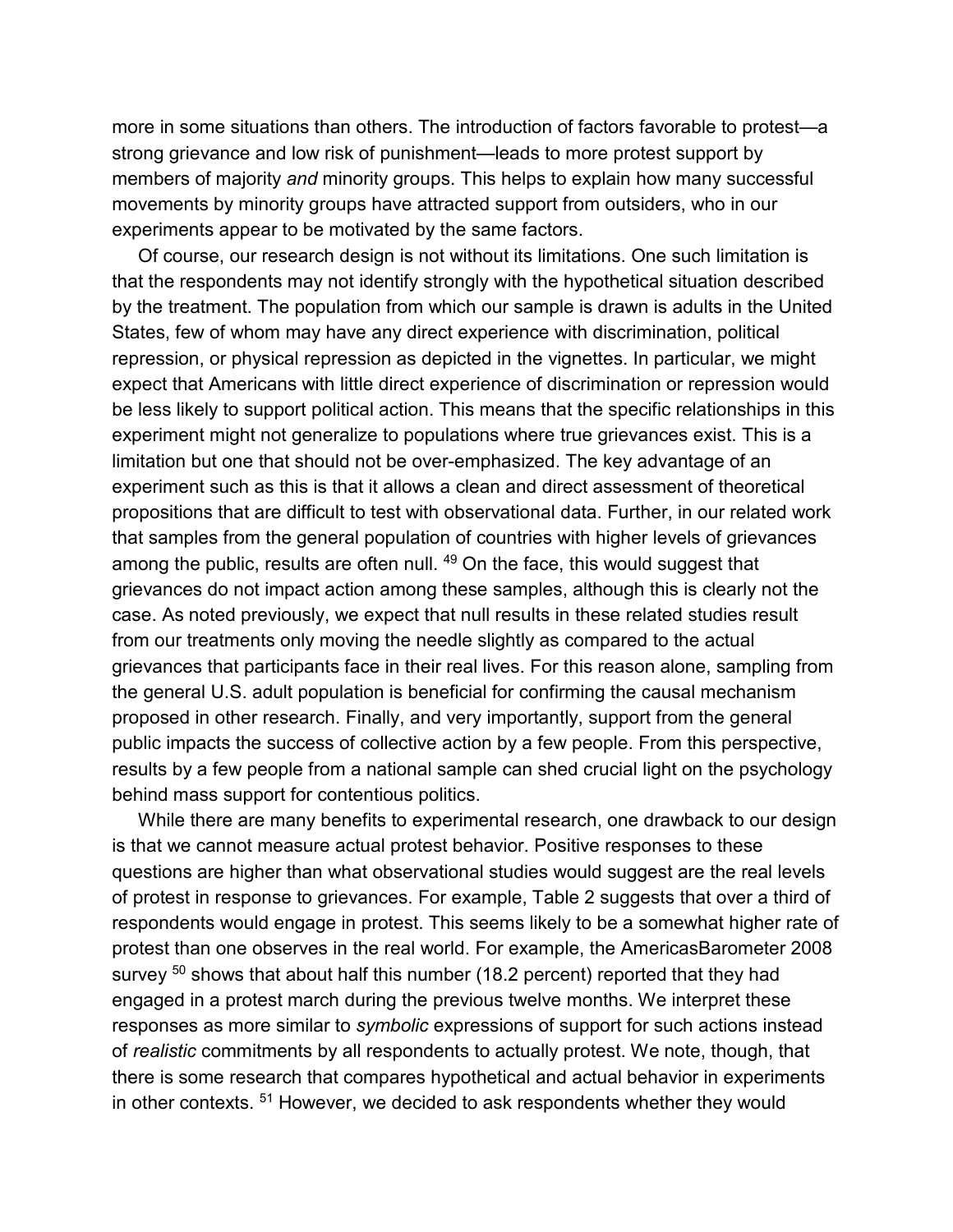commit to or refrain from action (rather than simply asking them if they supported such action) as a way to push them to think seriously about the potential risks of doing so that are described in the vignettes. Insofar as mass support for contentious politics impacts the movement's success, our results provide insight into factors that impact views of these movements. Further, as prior research shows, sampling from actual protest participants yields important insights into reasons why people decide to protest or support protest. Yet experimental research is necessary to isolate and confirm causal mechanisms. In this process, it is both infeasible and unethical to measure actual engagement in contentious politics.

Our findings also suggest a number of directions for future work on relationships between grievances and mobilization. One possibility would be to seek to validate these findings in other cultural and political contexts. It is possible that variation in these contexts might alter specific conclusions. Investigating this possibility in a systematic fashion has the potential to make a significant contribution to our understanding of whether or not the effects of grievances on mobilization are universal. Survey experiments of the type employed here have the potential to address many of the issues that observational analysis of the effects of repression pose, including measurement problems and endogenous relationships between mobilization and repression. We hope that future research will explore these avenues and others in an effort to better understand the genesis of political action.

#### **Notes**

1. Ted Robert Gurr, *Why Men Rebel* (Princeton, NJ: Princeton University, 1970); Ted Robert Gurr, *Peoples versus States: Minorities at Risk in the New Century* (U.S. Institute of Peace Press, 2000); Andreas Wimmer, Lars-Erik Cederman, and Brian Min, "Ethnic Politics and Armed Conflict: A Configurational Analysis of a New Global Data Set," *American Sociological Review* Washington, DC, 74, no. 2 (2009): 316–337. 2. Paul Collier and Anke Hoeffler, "Greed and Grievance in Civil War," *Oxford Economic Papers* 56, no. 4 (2004): 563–595.

3. Gurr, *Why Men Rebel*; Doug McAdam, Sidney Tarrow, and Charles Tilly, "Dynamics of Contention, Cambridge Series in Contentious Politics" (2001); Sidney G. Tarrow, *Power in Movement: Social Movements and Contentious Politics* (Cambridge: Cambridge University Press, 2011); Jacquelien Van Stekelenburg and Bert Klandermans, "The Social Psychology of Protest," *Current Sociology* 61, no. 5–6 (2013): 886–905.

4. Tarrow, *Power in Movement.*

5. Collier and Hoeffler, "Greed and Grievance in Civil War"; James D. Fearon and David D. Laitin, "Ethnicity, Insurgency, and Civil War," *American Political Science Review* 97, no. 1 (2003): 75–90; Jonathan Fox, "Is Ethnoreligious Conflict a Contagious Disease?" *Studies in Conflict & Terrorism* 27, no. 2 (2004): 89–106; Gurr, *Why Men*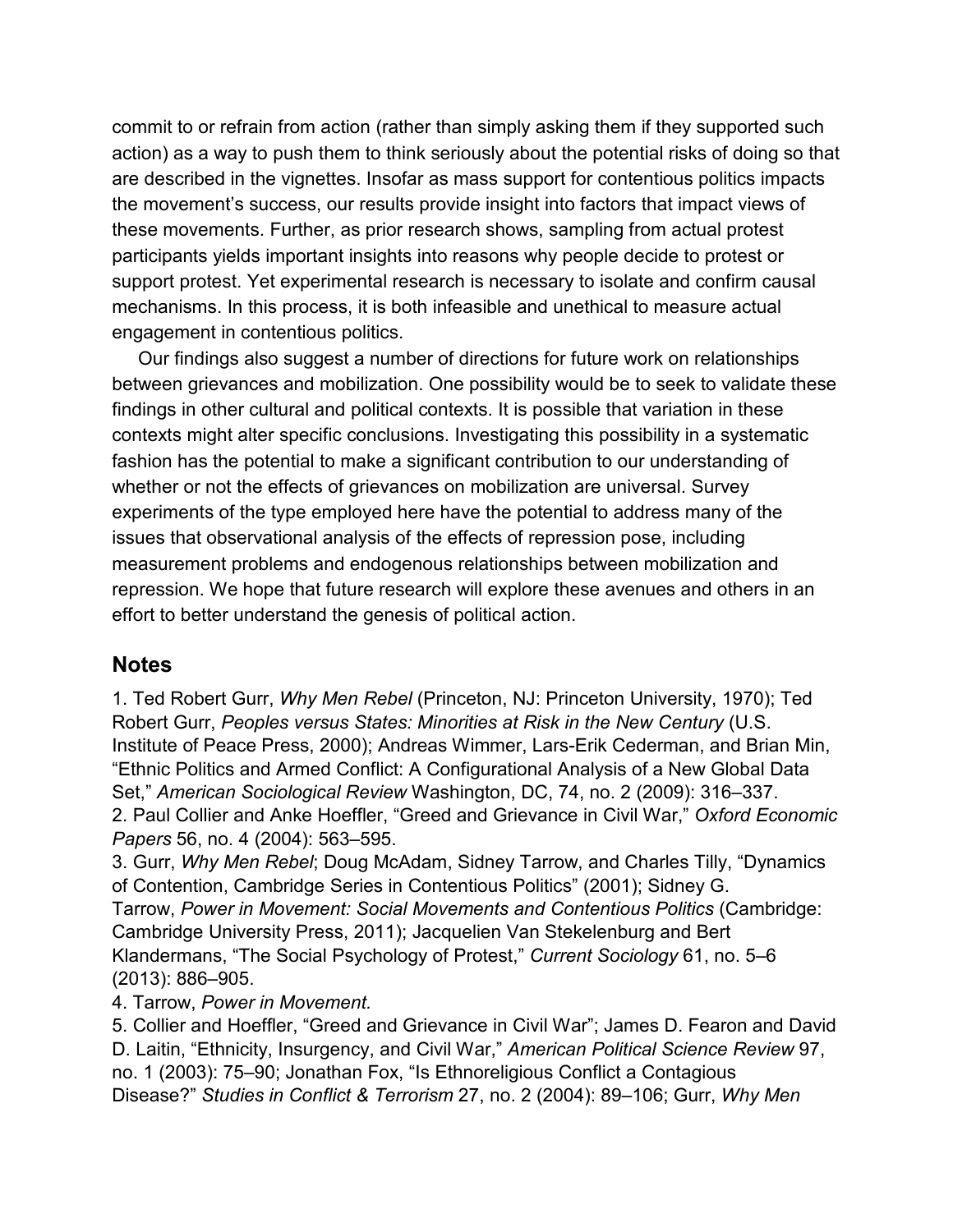*Rebel*; Benjamin T. Harrison, "Roots of the Anti‐Vietnam War Movement," *Studies in Conflict & Terrorism* 16, no. 2 (1993): 99-111.

6. John Horgan, "The Psychology of Terrorism (Cass Series: Political Violence)" (2005); Jeff Victoroff, "The Mind of the Terrorist: A Review and Critique of Psychological Approaches," *Journal of Conflict Resolution* 49, (Routledge: New York, NY) no. 1 (2005): 3–42.

7. Jenny Irons, "The Shaping of Activist Recruitment and Participation: A Study of Women in the Mississippi Civil Rights Movement," *Gender & Society* 12, no. 6 (1998): 692–709; Jacquelien Van Stekelenburg, Bert Klandermans, and Wilco W. Van Dijk, "Combining Motivations and Emotion: The Motivational Dynamics of Protest Participation," *Revista de Psicología Social* 26, no. 1 (2011): 91–104.

8. See for an exception: Jing Shi, Zhen Hao, Alexander K. Saeri, and Lijuan Cui, "The Dual-Pathway Model of Collective Action: Impacts of Types of Collective Action and Social Identity," *Group Processes & Intergroup Relations* 18, no. 1 (2015): 45–65. 9. Ruud Koopmans and Jan Willem Duyvendak, "The Political Construction of the Nuclear Energy Issue and Its Impact on the Mobilization of Anti-Nuclear Movements in Western Europe," *Social Problems* 42.2 (1995): 235–251; Bert Klandermans, "The Social Construction of Protest and Multiorganizational Fields," *Frontiers in Social Movement Theory* (1992): 77–103.

10. Collier and Hoeffler, "Greed and Grievance in Civil War"; Fearon and Laitin, "Ethnicity, Insurgency, and Civil War"; Fox, "Is Ethnoreligious Conflict a Contagious Disease?"; Gurr, *Why Men Rebel*; Gurr*, Peoples versus States*; Horgan. "The Psychology of Terrorism"; McAdam, Tarrow, and Tilly, "Dynamics of Contention, Cambridge Series in Contentious Politics" ; Tarrow, *Power in Movement*; Wimmer, Cederman, and Min, "Ethnic Politics and Armed Conflict"; Van Stekelenburg and Klanderman, "The "The Social Psychology of Protest"; Victoroff. "The Mind of the Terrorist."

11. Devah Pager and Hana Shepherd, "The Sociology of Discrimination: Racial Discrimination in Employment, Housing, Credit, and Consumer Markets," *Annual Review of Sociology* 34 (2008): 181–209.

12. Louise Richardson. *What Terrorists Want: Understanding the Enemy, Containing the Threat* (New York: Random House, 2007).

13. Doug McAdam, *Political Process and the Development of Black Insurgency, 1930– 1970* (Chicago: University of Chicago Press, 2010).

14. Robert J. Art and Louise Richardson, *Democracy and Counterterrorism: Lessons from the Past* (US Institute of Peace Press, 2007). Washington, DC.

15. Margaret E. Keck and Kathryn Sikkink, *Activists beyond Borders: Advocacy Networks in International Politics* (Ithaca, NY: Cornell University Press, 2014).

16. Mark I. Lichbach, "Contending Theories of Contentious Politics and the Structure-Action Problem of Social Order," *Annual Review of Political Science* 1, no. 1 (1998): 401–424.

17. Jeff Goodwin, *No other Way Out: States and Revolutionary Movements, 1945– 1991* (Cambridge: Cambridge University Press, 2001); Stathis N. Kalyvas, *The Logic of*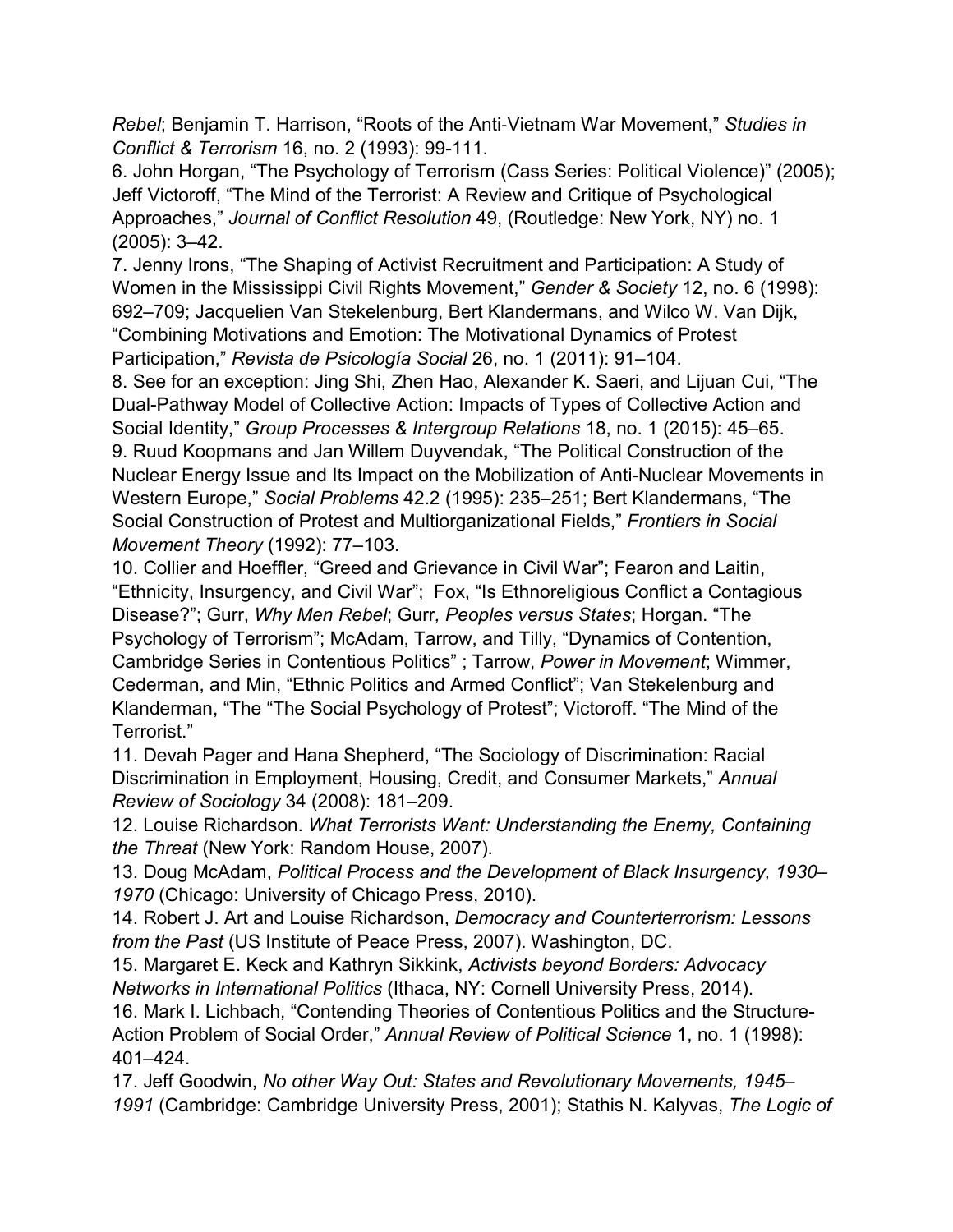*Violence in Civil War* (Cambridge: Cambridge University Press, 2006); James I. Walsh and James A. Piazza, "Why Respecting Physical Integrity Rights Reduces

Terrorism," *Comparative Political Studies* 43, no. 5 (2010): 551–577.

18. Tarrow, *Power in Movement*; Charles Tilly, *From Mobilization to* 

*Revolution* (Reading, MA: Addison-Wesley, 1977).

19. Tilly. "From Mobilization."

20. Lichbach, "Contending Theories of Contentious Politics and the Structure-Action Problem of Social Order."

21. Nelson A. Pichardo Almanzar and Cedric Herring, "Sacrificing for the Cause: Another Look at High-Risk/Cost Activism," *Race and Society* 7, no. 2 (2004): 113–129. 22. Nella Van Dyke, "Crossing Movement Boundaries: Factors that Facilitate Coalition Protest by American College Students, 1930–1990," *Social Problems* 50, no. 2 (2003): 226–250.

23. Lichbach, "Contending Theories of Contentious Politics and the Structure-Action Problem of Social Order."

24. Ibid.

25. Mark Irving Lichbach, *The Rebel's Dilemma (Economics, Cognition, and Society)* (Ann Arbor: University of Michigan Press, 1995), 16.

26. Bernd Simon and Bert Klandermans, "Politicized Collective Identity: A Social Psychological Analysis," *American Psychologist* 56, no. 4 (2001): 319; H. Tajfel and J. C. Turner, "The Social Identity Theory of Intergroup Behavior," in *Psychology of Intergroup Relations*, ed. Stephen Worchel and William G. Austin (Chicago: Nelson-Hall, 1986), 7–24; Martijn Van Zomeren, Tom Postmes, and Russell Spears, "Toward an Integrative Social Identity Model of Collective Action: A Quantitative Research

Synthesis of Three Socio-Psychological Perspectives," *Psychological Bulletin* 134, no. 4 (2008): 504.

27. Marga De Weerd and Bert Klandermans, "Group Identification and Political Protest: Farmers' Protest in the Netherlands," *European Journal of Social Psychology* 29, no. 8 (1999): 1073–1095.

28. John Duckitt, "A Dual-Process Cognitive-Motivational Theory of Ideology and Prejudice," *Advances in Experimental Social Psychology* 33 (2001): 41–113; John Duckitt and Chris G. Sibley, "Personality, Ideology, Prejudice, and Politics: A Dual‐ Process Motivational Model," *Journal of Personality* 78, no. 6 (2010): 186–194. 29. Felicia Pratto, Jim Sidanius, Lisa M. Stallworth, and Bertram F. Malle, "Social Dominance Orientation: A Personality Variable Predicting Social and Political Attitudes," *Journal of Personality and Social Psychology* 67, no. 4 (1994): 741; Jim Sidanius and Felicia Pratto, *Social Dominance: An Intergroup Theory of Social Hierarchy and Oppression* (Cambridge: Cambridge University Press, 1999).

30. Duckitt, "A Dual-Process Cognitive-Motivational Theory of Ideology and Prejudice."

31. Sidanius and Pratto, *Social Dominance.*

32. Bob Altemeyer, *Enemies of Freedom: Understanding Right-Wing Authoritarianism* (Jossey-Bass, 1988); Bob Altemeyer, *The Authoritarian Specter* (Cambridge, MA: Harvard University Press, 1996). San Francisco, CA.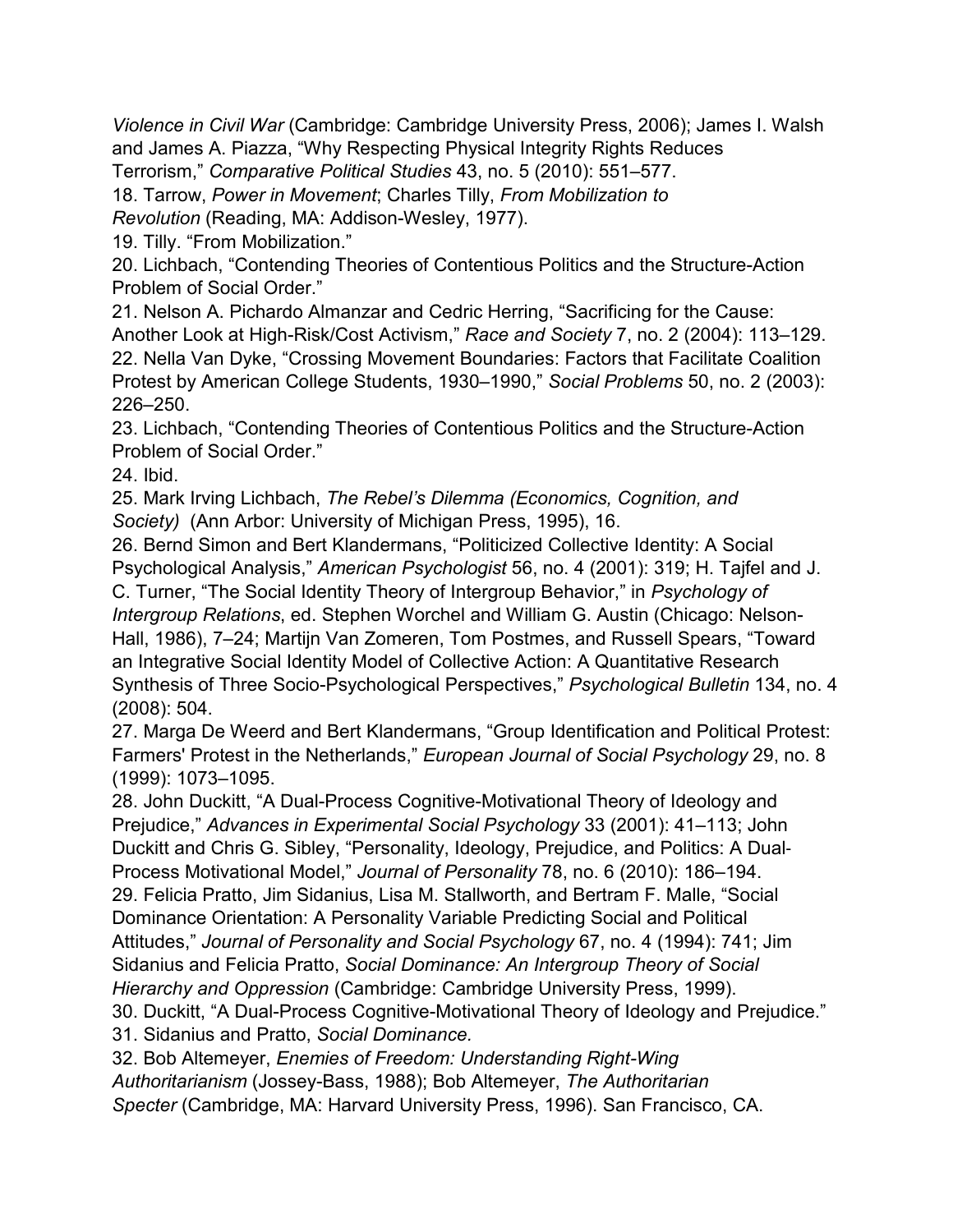33. Altemeyer, *The Authoritarian Specter*.

34. Duckitt, "A Dual-Process Cognitive-Motivational Theory of Ideology and Prejudice." 35. J. Christopher Cohrs, Barbara Moschner, Jürgen Maes, and Sven Kielmann, "The Motivational Bases of Right-Wing Authoritarianism and Social Dominance Orientation: Relations to Values and Attitudes in the Aftermath of September 11, 2001," *Personality and Social Psychology Bulletin* 31, no. 10 (2005): 1425–1434.

36. Anthony F. Lemieux and Victor H. Asal, "Grievance, Social Dominance Orientation, and Authoritarianism in the Choice and Justification of Terror versus Protest," *Dynamics of Asymmetric Conflict* 3, no. 3 (2010): 194–207.

37. Ibid.

38. We cannot—of course—randomly assign participants to the majority or minority social identity in the real world. While we assign social identity perspective in this study, real life experiences may impact participants' ability to relate to the other group when assigned to a perspective that is dissimilar from their own in reality. To control for this, we included a dummy variable for being a member of a minority racial group in all models. As discussed below, actual social identity rarely had a significant impact on the outcome variables.

39. For example, consider the study of support for terrorism among Palestinians. Many Palestinians have both some grievance against Israel and a salient group identity. It would be difficult to find a large number of Palestinian respondents that have neither or only one of these characteristics. Similar issues concern the different types of grievances that are a central part of our study. Discrimination, political repression, and physical repression frequently co-vary in observational data. For example, most Blacks in the southern United States likely held one or more of these grievances in the pre– Civil Rights era.

40. Brad Bishop, Alexandra Cooper, D. Sunshine Hillygus, "Innovative Survey Methodologies for the Study of Attitudes Toward Terrorism and

Counterterrorism," *Institute for Homeland Security Solutions* (2009); Diana C. Mutz. *Population-Based Survey Experiments* (Princeton, NJ: Princeton University Press, 2011).

41. For more detail see <http://www.knowledgenetworks.com/knpanel/index.html> 42. Anthony F. Lemieux, Erin M. Kearns, Victor Asal, and James Igoe Walsh. "Support for Political Mobilization and Protest in Egypt and Morocco: An Online Experimental Atudy," Dynamics of Asymmetric Conflict 10, no. 2–3 (2017): 124–142.

43. We also asked participants about engaging in a terrorist attack and providing support to the attack, although we do not analyze those outcomes in this study. Relatively few participants indicated that they would engage in or justify terrorism, which makes it challenging to model factors that impact these decisions.

44. Participants were asked two questions as manipulation checks. First, they were asked, "What is the personal risk of punishment you face if you were involved in any kind of challenge to the government?" and the response options were either "I would face a very low risk" or "I would face a very high risk." Second, they were asked, "You are a member of which ethnic group?" where response options were either "I am a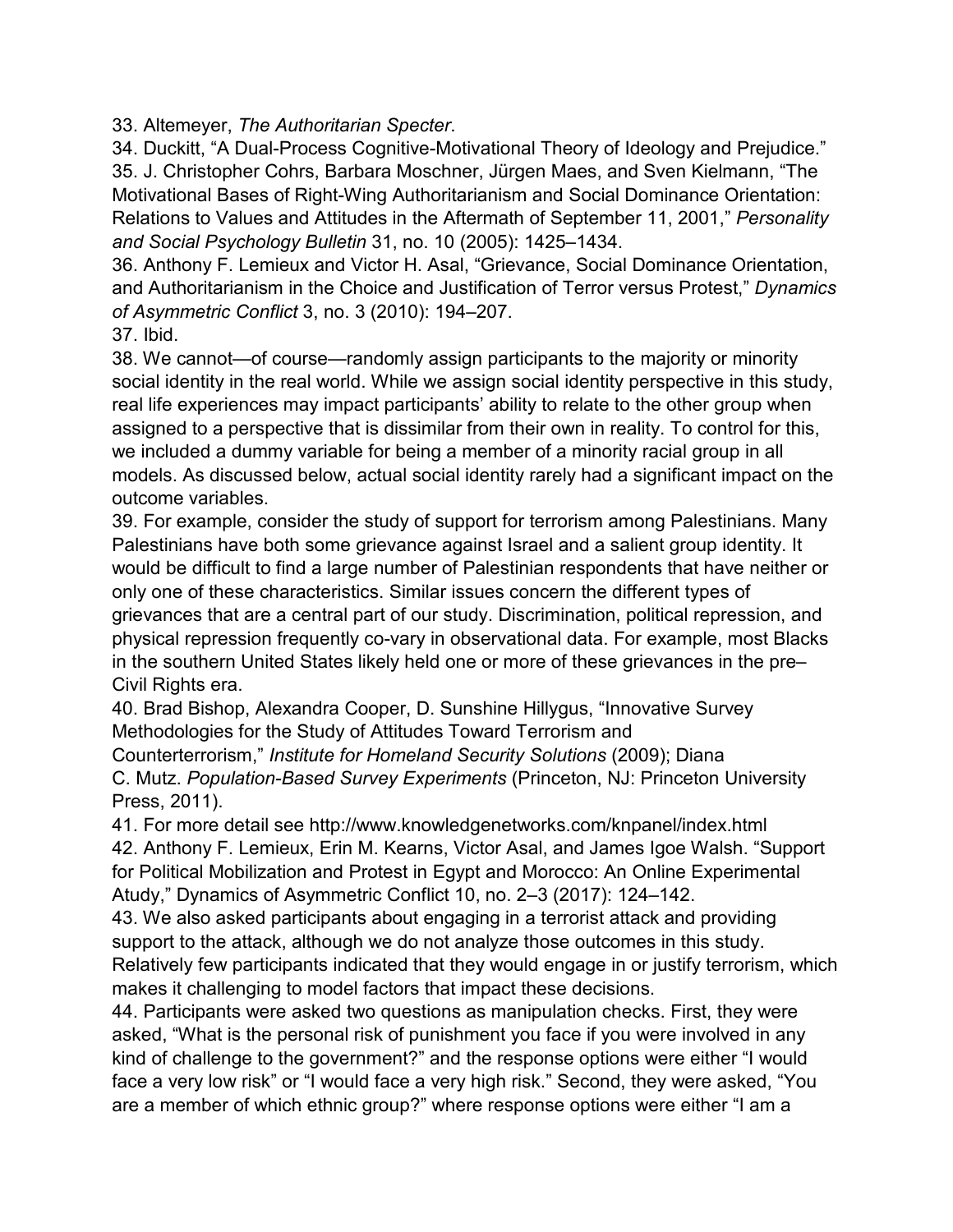member of the minority Estamese ethnic group" or "I am a member of the majority Buchari ethnic group."

45. For all hypotheses, we estimated models with a variety of techniques, none of which fundamentally changed the results. We are reporting results of the regression models for each subsample. We also estimated regression models with assigned social identity as a dummy variable, but the substantive results remained unchanged. Additionally, we estimated models with and without participants who failed the manipulation checks. Again, this did not change the significance of each independent variable but did minimize the effect in some cases. To account for this, we have included passing manipulation checks as a dummy variable in all reported models. We also included interactions terms for risk and age, risk and grievances, and grievances and SDO score. Again, these largely did not impact the results and thus are not reported. 46. In addition to the results reported in the text, we also estimated models to only include participants whose randomly assigned identity in the experiment matched their real-world racial identity.

First, we compare results from minority participants who were assigned to the minority subsample condition to the results reported in text. Overall, results similar across models, however, we will discuss a few key differences here. In [Table 3,](https://www.tandfonline.com/reader/content/17f2b0c7109/10.1080/1057610X.2018.1507790/format/epub/EPUB/xhtml/t0003.xhtml) physical harm alone, the interaction between risk and both political rights and physical harm, and RWA are no longer significant in the minority subsample. Among minority participants, the threat of physical harm from government agents is likely higher in reallife, which could explain why they are less likely to engage in protest against it. In [Table](https://www.tandfonline.com/reader/content/17f2b0c7109/10.1080/1057610X.2018.1507790/format/epub/EPUB/xhtml/t0004.xhtml)  [4,](https://www.tandfonline.com/reader/content/17f2b0c7109/10.1080/1057610X.2018.1507790/format/epub/EPUB/xhtml/t0004.xhtml) only a small percentage of participants in the minority subsample indicated that they would donate to support the protest, which makes it difficult to compare these models to those reported in text. In [Table 5,](https://www.tandfonline.com/reader/content/17f2b0c7109/10.1080/1057610X.2018.1507790/format/epub/EPUB/xhtml/t0005.xhtml) neither grievances generally nor physical harm impact protest justification. Minorities face more grievances in the real-world, so it may be that our treatments have a more limited effect on these participants. This would be consistent with results from a similar study that sampled from countries with higher levels of both grievance and protest. Again, RWA no longer has a significant impact either. Although this last effect requires additional exploration in future research, we speculate that it is because the disruptive implications of protest are more threatening to authoritarians in majority groups, who are likely to have a stronger investment in the maintenance of social order (e.g., Aaron Dusso, "Race and Right‐Wing Authoritarianism: How Scoring High in Authoritarianism Does Not Necessarily Lead to Support for Right‐Wing Candidates," *Social Science Quarterly* 98, no. 1 (2017): 244– 260).

We then compare results from non-minority participants who were assigned to the majority subsample condition to the results reported in text. Across models, results are nearly identical for the majority subsample except that both discrimination and political rights repression now significantly increase perceived justification for the protest. 47. We plotted the marginal effects of grievance (or grievance type) by low and high risk conditions for all models where the interaction between these two variables is significant. For brevity's sake, the rest of these plots are located in the Appendix.